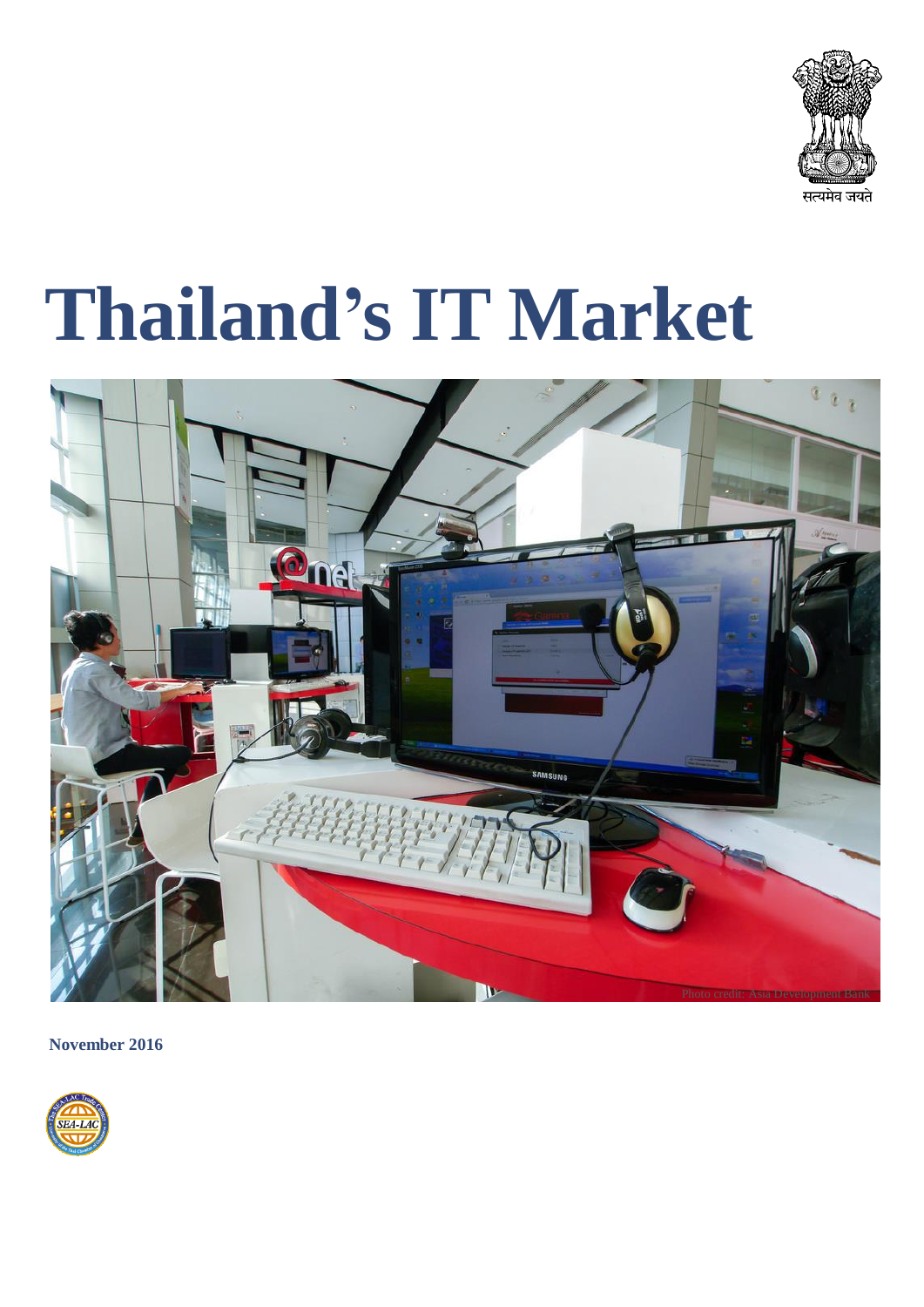## **A Study Commissioned by the Embassy of India, Bangkok on "Thailand's IT Market"**

**© Embassy of India, Bangkok** 

**No part of this study can be reproduced in any form or by any means, without prior permission of the Embassy of India, Bangkok.**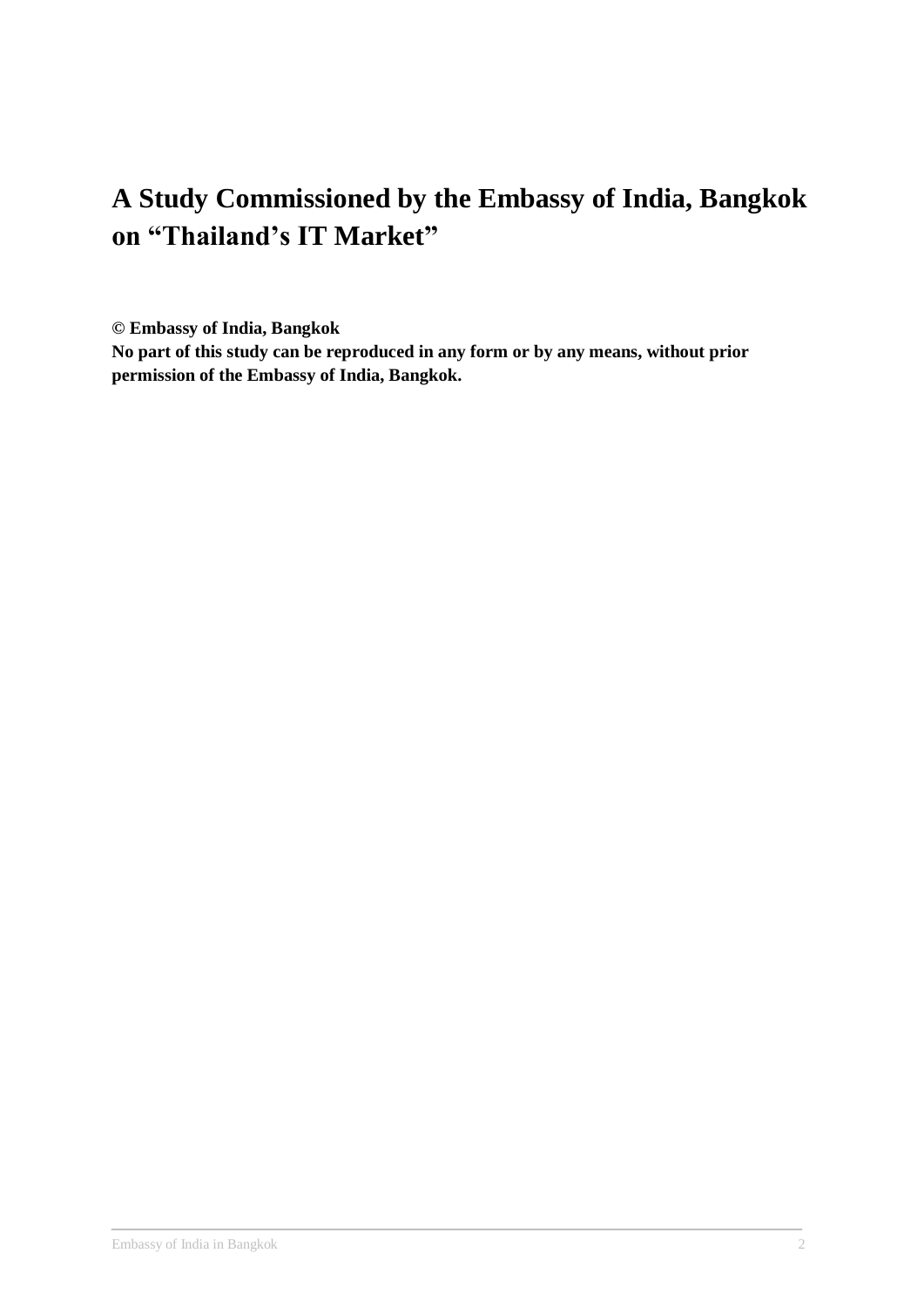## **Table of Contents**

| 1      |  |
|--------|--|
| 1.1    |  |
| 1.2    |  |
| 1.3    |  |
| 1.3.1  |  |
| 1.3.2  |  |
| 1.3.3  |  |
| 2      |  |
| 3      |  |
| 4      |  |
| 5      |  |
| 6      |  |
| 7      |  |
| 8      |  |
| 8.1    |  |
| 8.2    |  |
| 9      |  |
| 10     |  |
| 10.1   |  |
| 10.2   |  |
| 10.3   |  |
| 10.4   |  |
| 10.5   |  |
| 10.5.1 |  |
| 10.5.2 |  |
| 10.5.3 |  |
| 10.6   |  |
| 10.7   |  |
| 11     |  |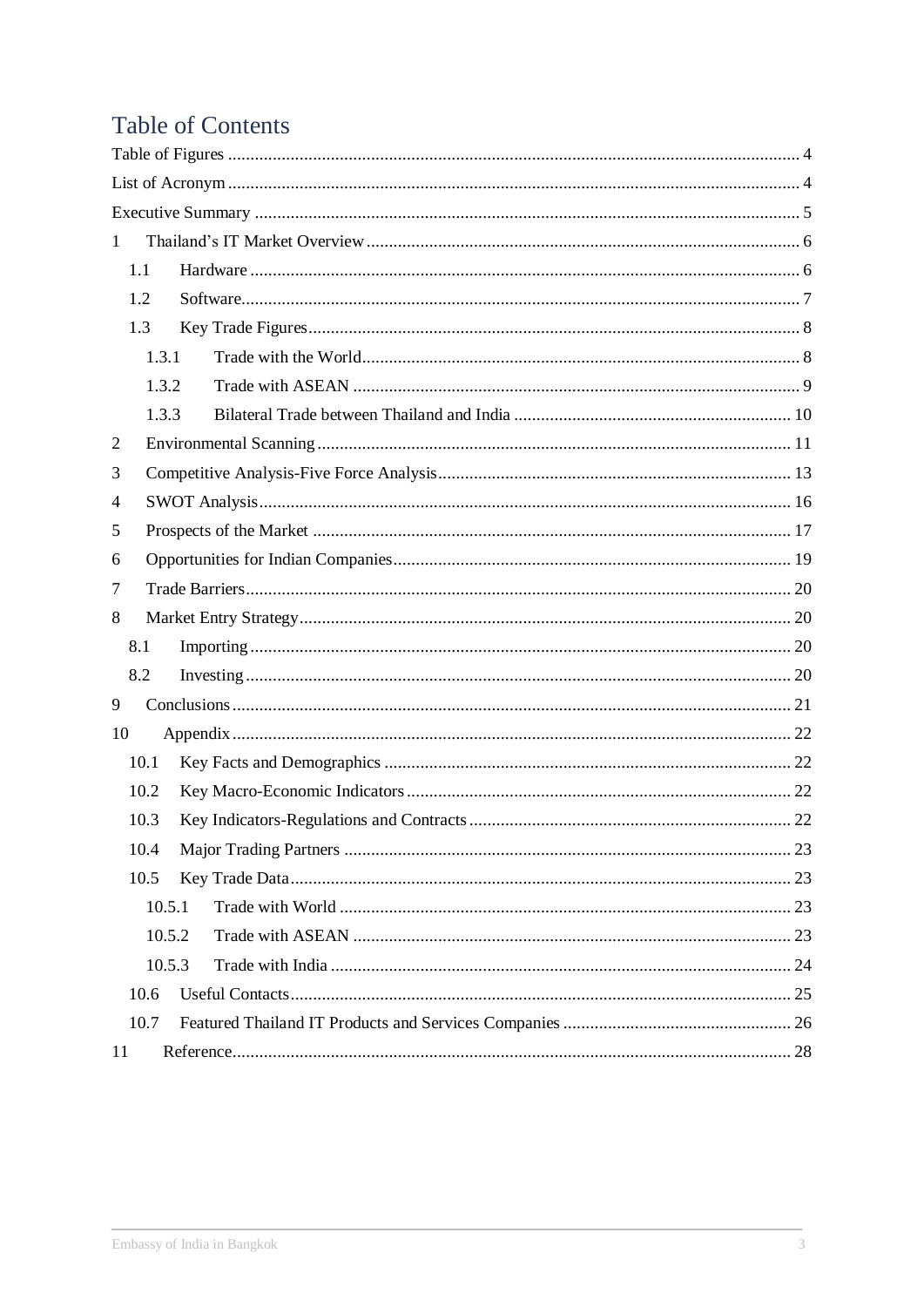## <span id="page-3-0"></span>Table of Figures

## <span id="page-3-1"></span>List of Acronym

| AEC.         | <b>ASEAN Economic Community</b>                         |
|--------------|---------------------------------------------------------|
| <b>ASEAN</b> | Association of Southeast Asian Nations                  |
| <b>CAGR</b>  | Compound Annual Growth Rate                             |
| <b>GDP</b>   | <b>Gross Domestic Product</b>                           |
| <b>ICT</b>   | Information, Communications and Technology              |
| IТ           | Information and Technology                              |
| <b>ITU</b>   | International Telecommunications Union                  |
| <b>NBTC</b>  | National Broadcasting and Telecommunications Commission |

#### **Note on Exchange Rates**

Throughout this report, the following exchange rates (measured at November 6th, 2015) are used when required: 1 US  $\$ = 35$  Thai baht.

Source: www.xe.com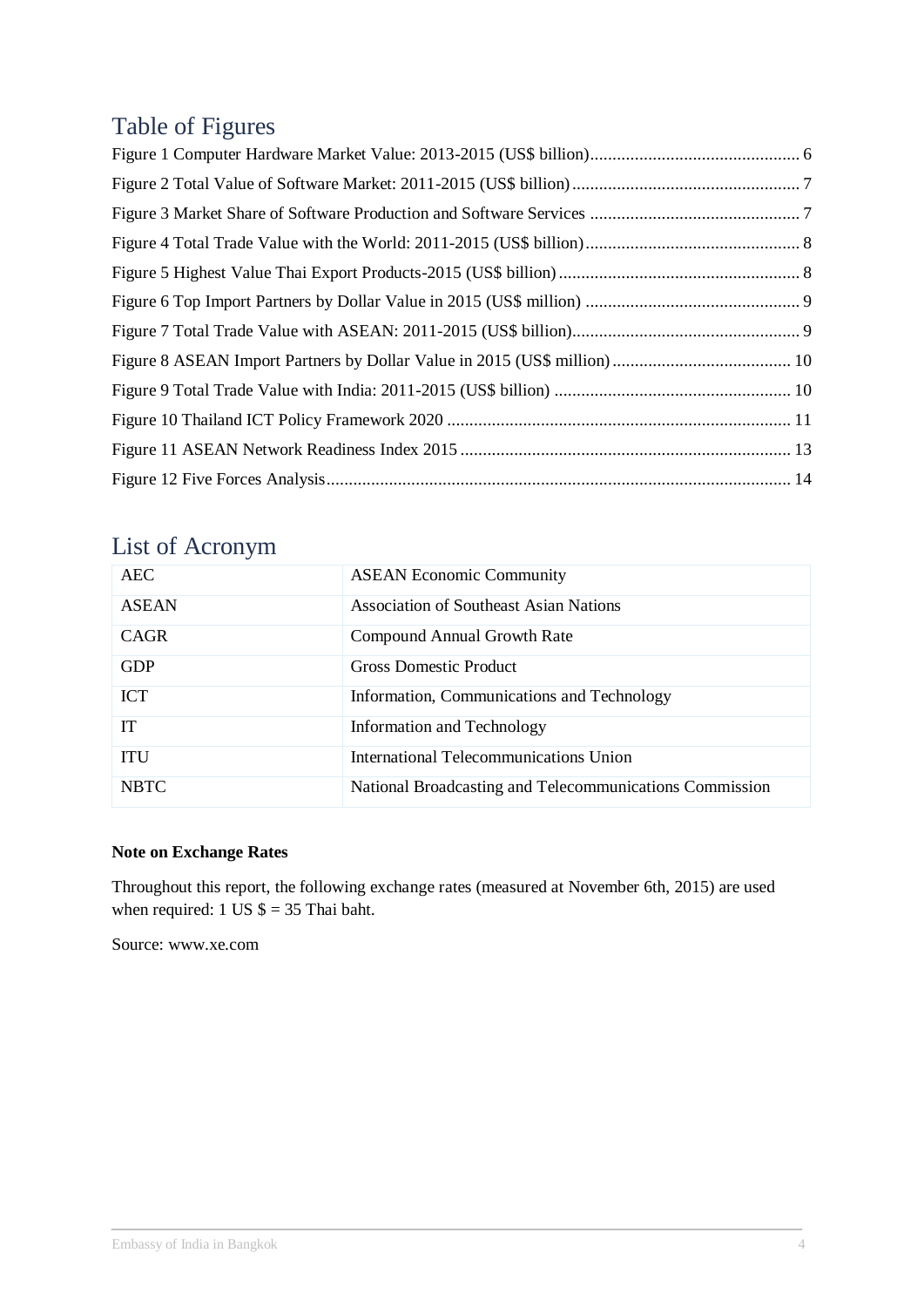## <span id="page-4-0"></span>Executive Summary

Driven by the increasing use of technology in all aspects of society, the information and technology industry (IT) has been growing rapidly in Thailand, disposing of a vast business potential for innovative firms, meeting sophisticated users and demanding customers. The Thai IT market in 2015, including the sales of hardware, software and services, was worth about US\$18.6 billion, accounting for 4.8% of the Gross Domestic Product (GDP). The market will reach US\$25 billion by 2020 with compound annual growth rate (CAGR) of 6.8%.

With a long tradition in international business relations and a generally open and curious attitude among its people, Thailand offers an ideal environment for the development and early commercialization of new products and services, especially in the IT sector. Interesting opportunities also arise from the fact that many small companies in Thailand are in need of capital and other growth triggers.

The Thai IT market is particularly interesting for Indian firms that are active in one of the following areas, which have been identified as "pockets of growth" and important general market drivers within the sector:

- $\triangleright$  IT security IT security is a major concern across all sectors of Thai societal and business life. Potential segments include digitally connected and controlled devices for burglar prevention and other security issues; motion sensors, door locks, security cameras (with or without facial recognition); surveillance services with connection to a broader smart home; hazard prevention devices like flood, smoke or gas sensors.
- $\triangleright$  Industrial IT Industrial IT is a focus area in Thailand. The manufacturing industry is the main driver of the Thai economy and the pressure to compete with lower-cost countries is high. Flexibility, time to market, decentralized manufacturing; those are key words that are changing the nature of manufacturing at the moment. For Indian companies, it is vital to be in a front position in this development.
- $\triangleright$  Ehealth The Thai market for ehealth is fragmented, consisting of many systems and players. The potential for cost-savings and more concentrated efforts on innovation and development is considerable. Potential segments include connected medical devices for use at home; Pay-to-use apps (paid app downloads, premium versions and in-app purchases); Paid-to-use desktop versions that additionally provide an app; Telemedical services relating to remote patient monitoring
- $\triangleright$  Internet of Things-Potential segments include smart and wireless sensors; wearable devices such as smart watches and bands; and embedded systems programming.
- $\triangleright$  IT entertainment This segment includes games for smartphones and web-users, streaming of music and video, TV on demand.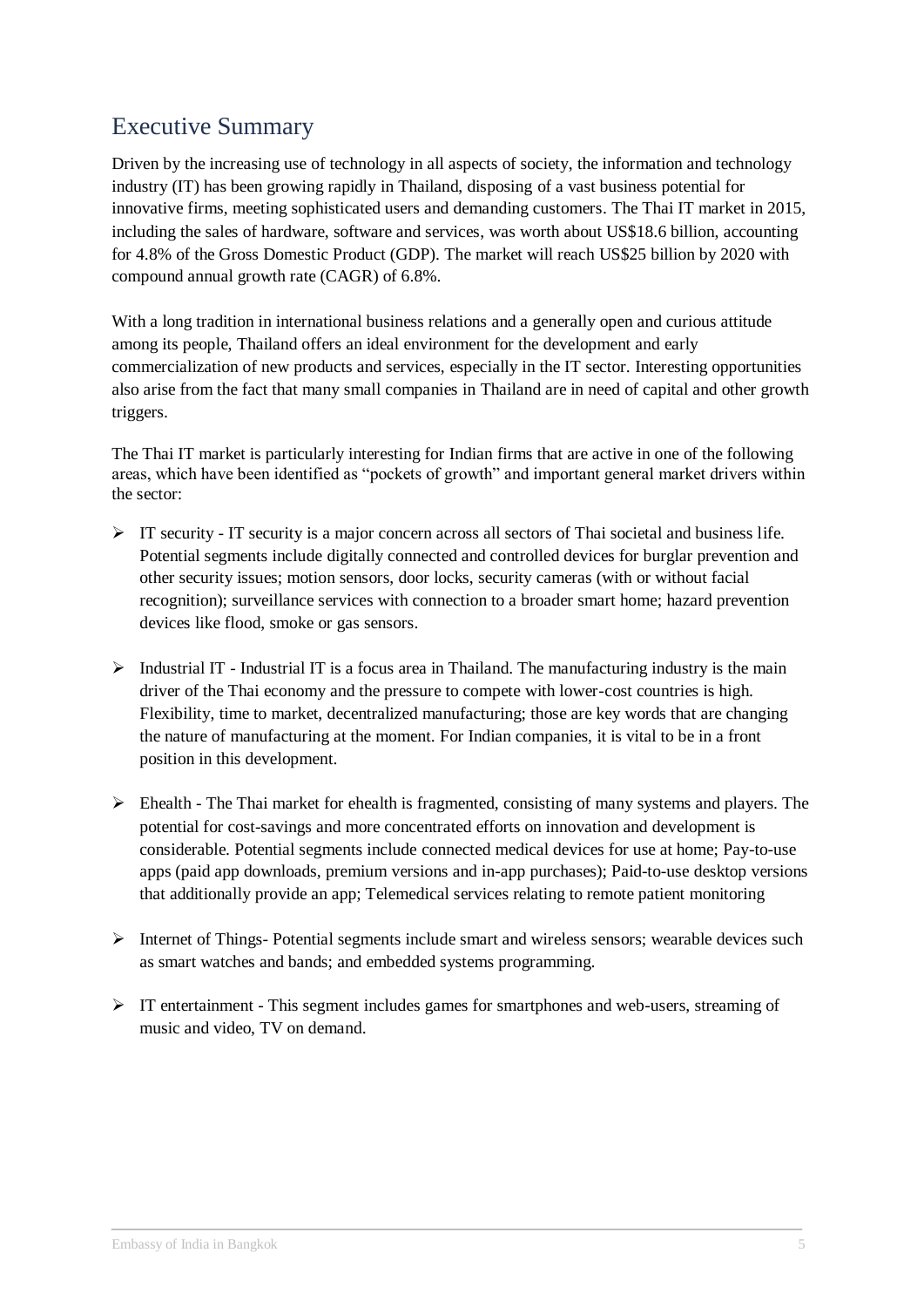## <span id="page-5-0"></span>1 Thailand's IT Market Overview

Thailand is one of the most vibrant economies in the Association of Southeast Asian Nations (ASEAN) region. Thailand's Information and Technology (IT) industry is growing rapidly and becoming increasingly attractive to foreign investors. Businesses, government agencies and households are going digital, and more Thai consumers have become tech-savvy, with the latest IT gadgets flying off the shelves of local stores. Broadband Internet is readily available in major cities and towns. All have made the country the second largest buyer of IT products and services in the ASEAN region, despite having to overcome serious economic and political problems in the past years.

The Thai IT market in 2015, including the sales of hardware, software and services, was worth about US\$18.6 billion, accounting for 4.8% of the Gross Domestic Product (GDP). Year 2015 was a relatively rough year for the market as the total revenue including export revenues dropped by 7.2%. Many factors were having an impact on the sales of IT products and services. These included the availability of cheaper smartphones, lower prices of voice packages of telecom operators, delayed government projects, lower exports, politics, and lower GDP growth. However, the market will bounce back in the coming years driven by the adoption of 'third platform' technologies like cloud, mobility and big-data analytics. It predicts a bounce back to a 6.8% growth on average between 2016 and 2020.

#### <span id="page-5-1"></span>1.1 Hardware

After the strong growth witnessed in recent years, the Thailand computer hardware market is decelerating. The total revenue of the market in 2015 was US\$2.2 billion, dropping from US\$2.4 billion in 2014 (*see Table 1*). The slump in the market is blamed on the economic slowdown and housing debt, which is stopping consumers from spending on IT.



**Figure 1 Computer Hardware Market Value: 2013-2015 (US\$ billion)**

Source: National Science and Technology Development Agency, 2016.

The decline of the computer hardware market in Thailand also indicates a shift in user habits, with more consumers forgoing personal computers to directly purchase mobile devices. In 2015, mobile devices sales in Thailand grew by 11% to reach 11.8 million units, with the Northeast is the fastest growing smartphone region.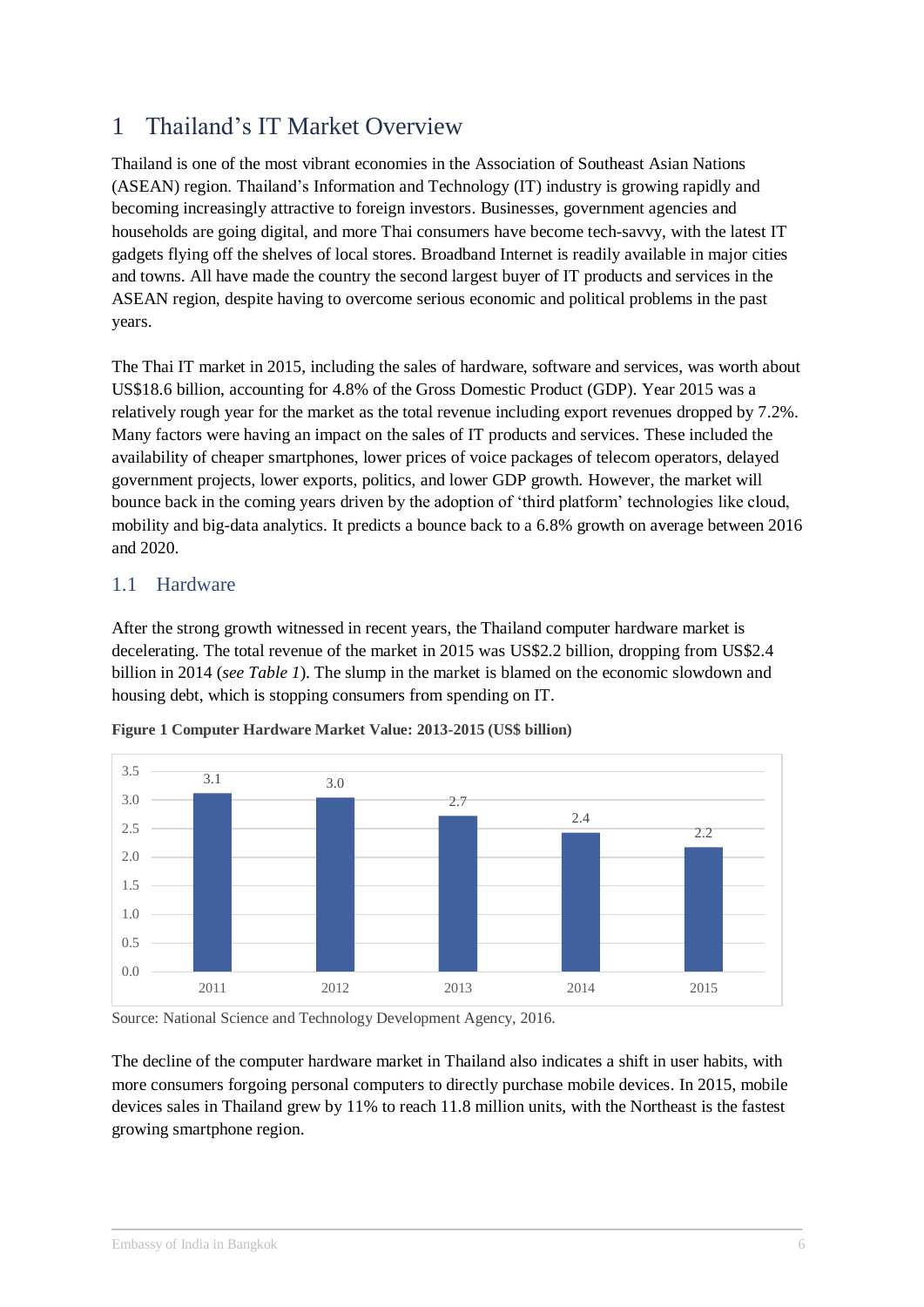#### <span id="page-6-0"></span>1.2 Software

Thailand's software market has shown steady progression, except the light hump in 2015 (*see Figure 1*). In 2015, the total value of the software industry reached US\$1.44 billion, of which US\$1.07 billion from serviced software and US\$0.37 billion from packaged software. Software-enabled services, cloud computing, the Internet of Things (IoT), big data and analytics are the main factors driving software-market growth.





The government accounted for a third of domestic software consumption, while the private sector made up the rest. The financial industry was the biggest spender on software.

The software sector comprises of 870 firms (Software House), employing upwards of 40,000 qualified software engineers from Phuket to Bangkok to Chiang Mai. DST, Microsoft Thailand, Reuters Software and SAS Software, together with Thai players (Geomove, Neo Invention, Larn Gear, Phuket Software Factory and ThaiQuest) are leading the Thai software market. Thai companies have a strong market share in the serviced software segment 87.9% (*see Figure 2*).



**Figure 3 Market Share of Software Production and Software Services**

Source: National Science and Technology Development Agency, 2016.

Source: National Science and Technology Development Agency, 2016.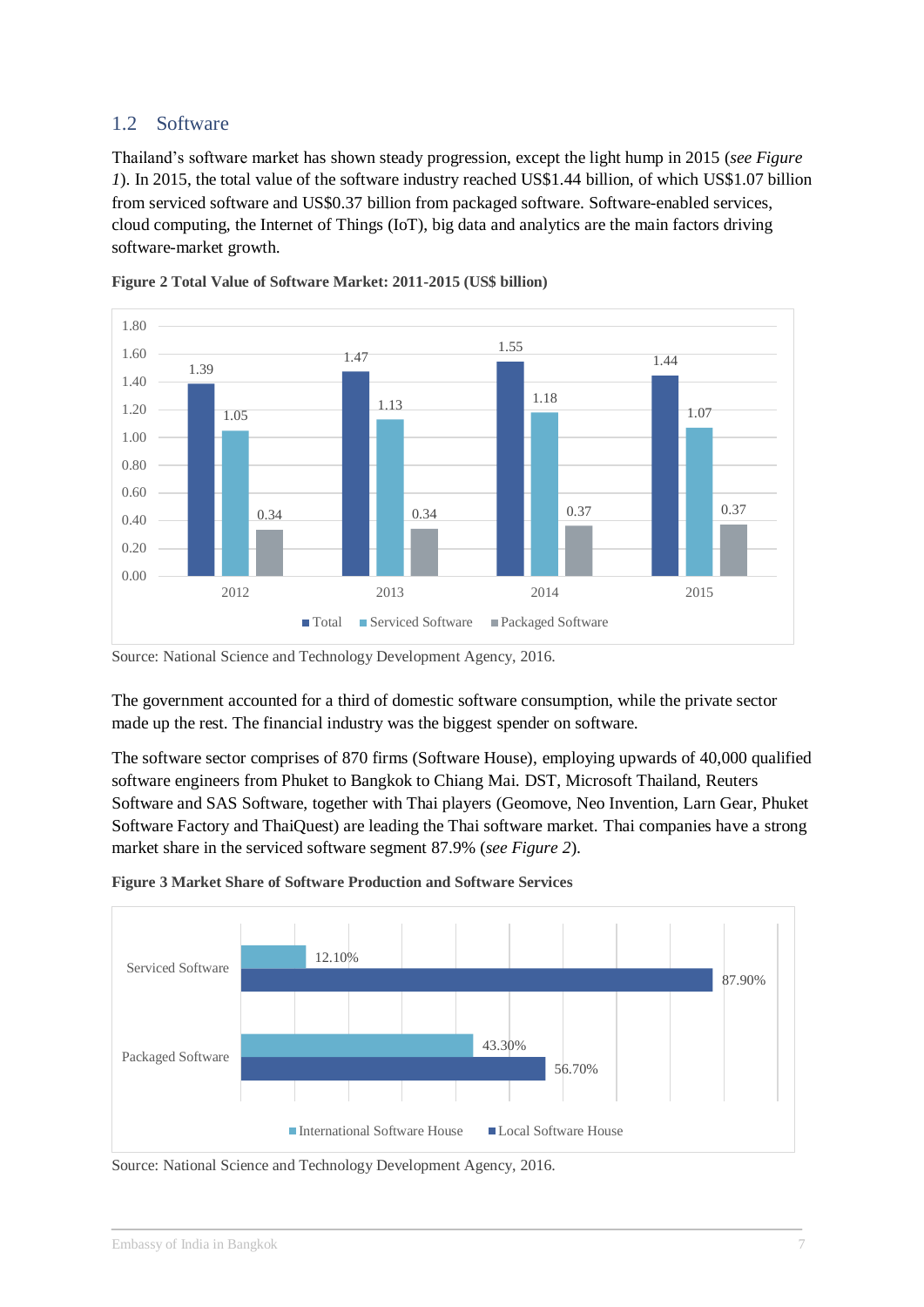#### <span id="page-7-0"></span>1.3 Key Trade Figures

#### <span id="page-7-1"></span>1.3.1 Trade with the World

As an export oriented country, Thailand is highly exposed to external economic shocks, which lower demand for Thai products, thus affecting the trade balance. In 2015, Thailand posted a US\$7 billion trade surplus in IT products, narrowing from a US\$7.6 billion surplus a year earlier. Year-on-year, sales of IT products sharply dropped by 6.8% to US\$16.1 billion in 2015. Similarly, purchases fell by 5.9% to US\$8 billion (*see Figure 3*).



**Figure 4 Total Trade Value with the World: 2011-2015 (US\$ billion)**

However, IT products maintains its position at the top of the list of highest value Thai export products for 2015 with a total revenue of US\$15 billion (*see Figure 4*).



**Figure 5 Highest Value Thai Export Products-2015 (US\$ billion)**

Source: Thailand Custom Department, 2016.

Source: UN Comtrade, 2016.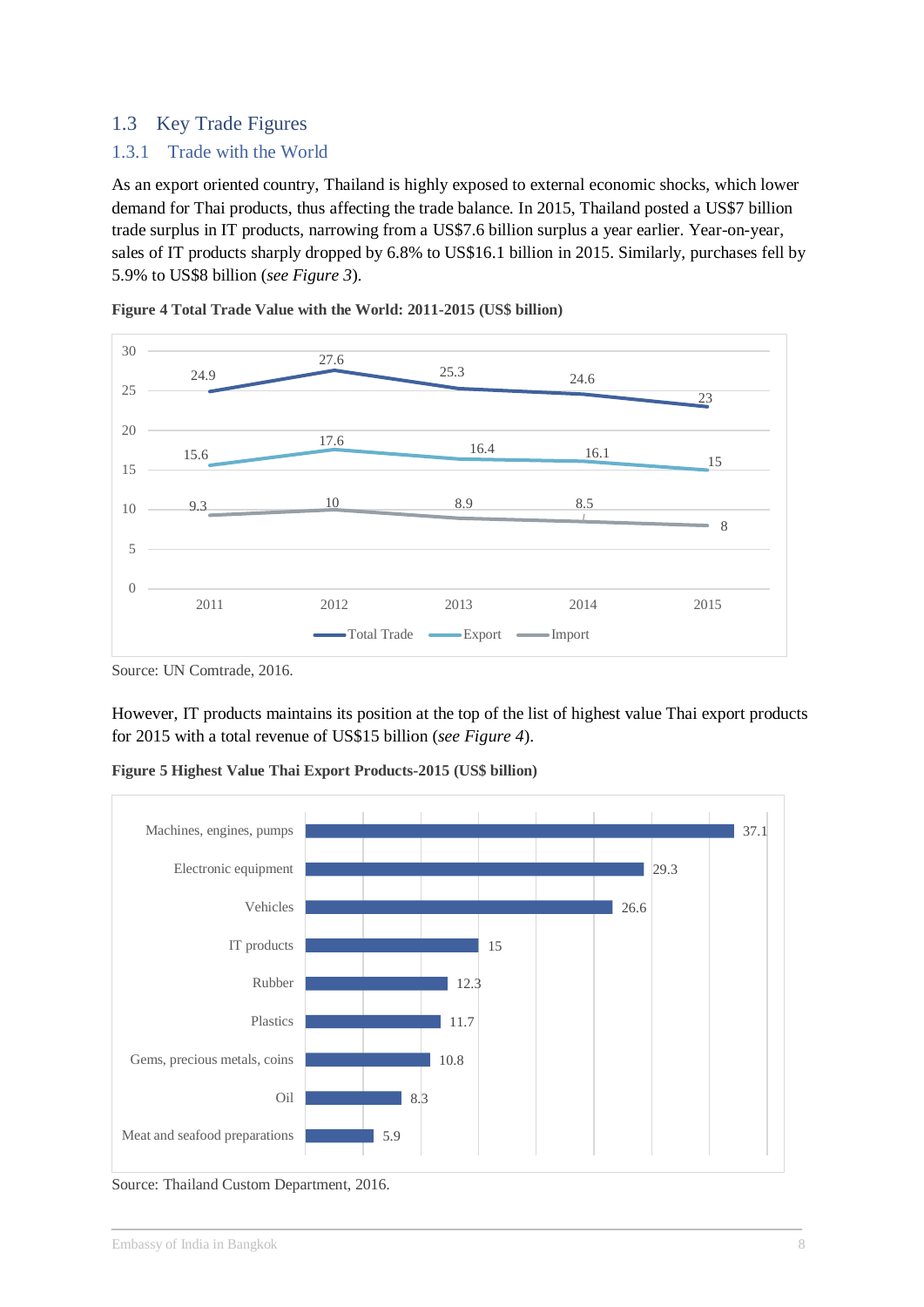Thailand primarily sells IT products to the United States (USA) (US\$3.9 billion), Hong Kong (US\$3.0 billion) and China (US\$1.7 billion), with computer hardware accounting up 93% of the total shipments (*see Figure 5*).





#### <span id="page-8-0"></span>1.3.2 Trade with ASEAN

ASEAN is increasingly becoming a key trade partner to Thailand. Thailand's IT products trade with ASEAN totaled US\$5.9 billion in 2015 (accounting for 26% of total IT products trade). Exports totaled US\$2 billion while imports totaled US\$3.9 billion. The Thailand's IT products trade deficit with ASEAN was US\$1.9 billion in 2015 (*see Figure 6*).

**Figure 7 Total Trade Value with ASEAN: 2011-2015 (US\$ billion)**



Source: UN Comtrade, 2016.

Among ASEAN partners, Malaysia and Singapore imported the most Thai shipments of IT products by dollar value during 2015, US\$925 million and US\$700 million, respectively. These two countries primarily purchased computer hardware, parts and accessories (*see Figure 7*).

Source: UN Comtrade, 2016.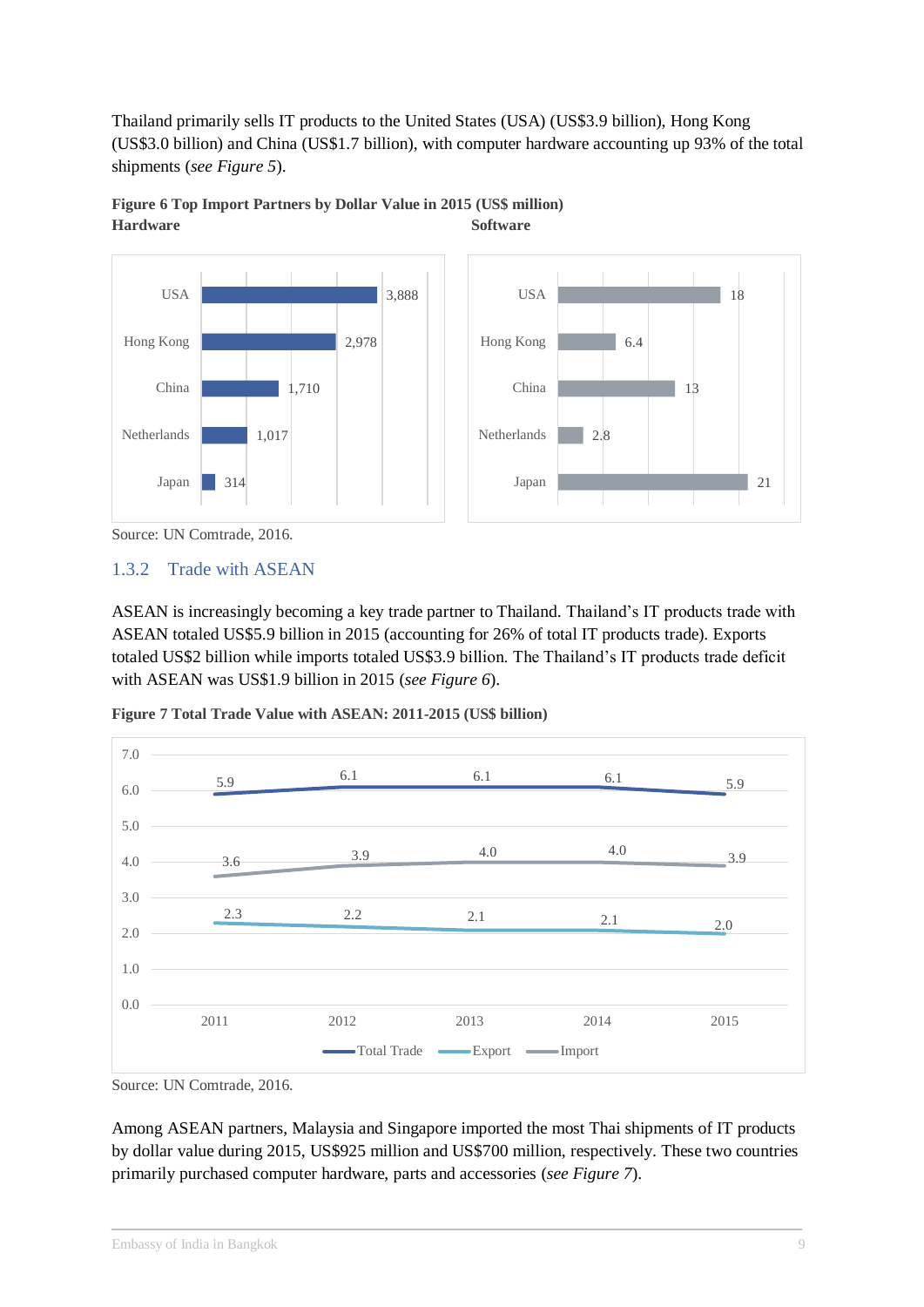

#### **Figure 8 ASEAN Import Partners by Dollar Value in 2015 (US\$ million) Hardware Software**

Source: UN Comtrade, 2016.

#### <span id="page-9-0"></span>1.3.3 Bilateral Trade between Thailand and India

India's economic and commercial relations with Thailand are rooted in history, age-old socio cultural interactions and extensive people to people contacts. In the ASEAN region, Thailand ranks as India's 4th largest trading partner after Singapore, Indonesia and Malaysia.



**Figure 9 Total Trade Value with India: 2011-2015 (US\$ billion)**

Source: UN Comtrade, 2016.

Thailand's IT products trade with India totaled US\$16.6 billion in 2015. Exports totaled US\$ 16.5 billion while imports totaled US\$0.1 billion. The Thailand's IT products trade surplus with India was US\$16.4 billion in 2015 (*see Figure 8*).

Thailand exports of computer hardware, parts, and accessories to India totaled US\$161 million in 2015 while Thailand exports of software to India were US\$3.7 million.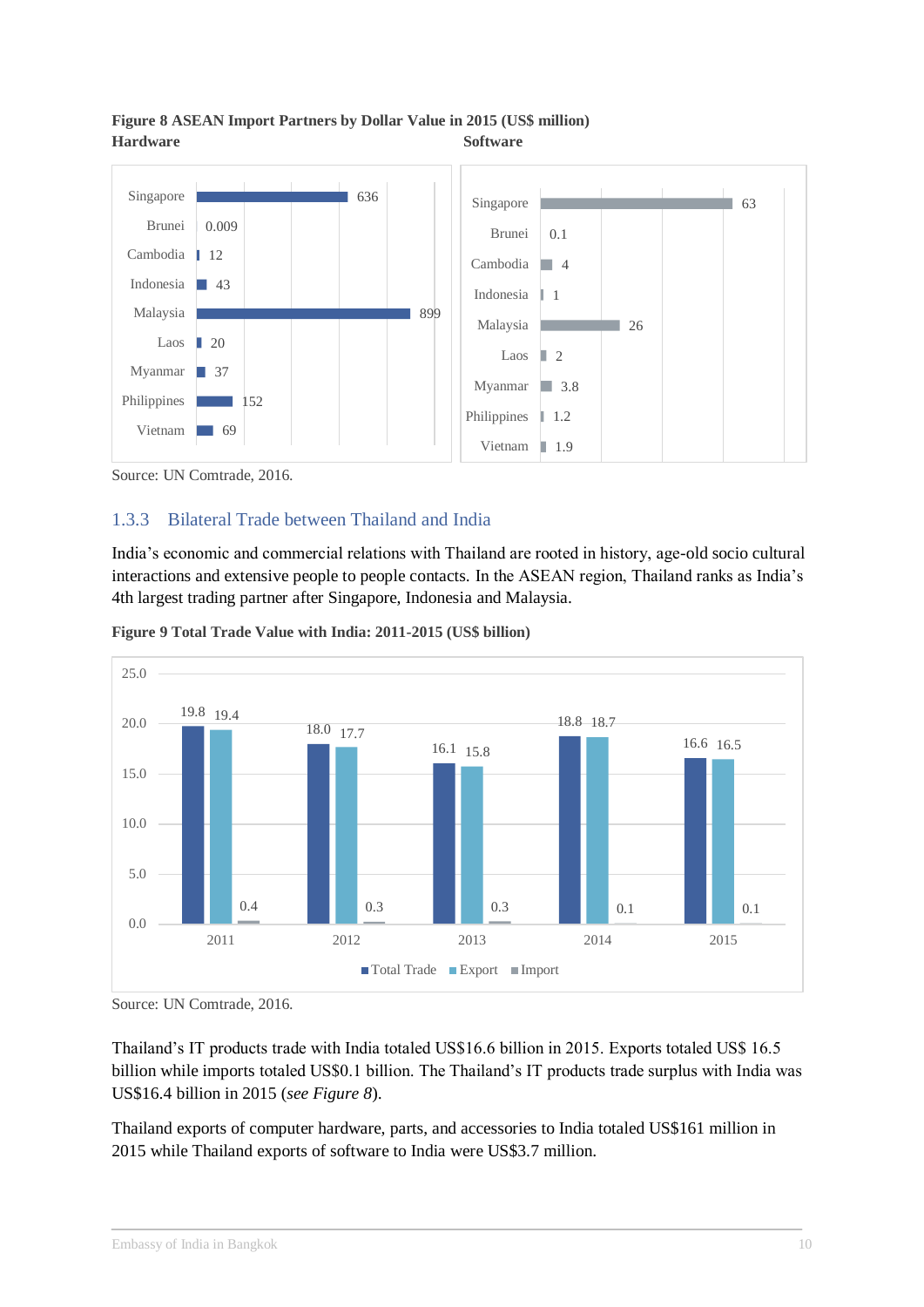## <span id="page-10-0"></span>2 Environmental Scanning

#### **Political-Legal Factors**

For more than a decade, the Government of Thailand has been committed to positioning the country as a world leader in the technology industry, through infrastructure improvements, cultivating its high-tech talent pool and providing a superior business climate for multinational tech companies. With respect to the business sector, the contributions have been in the form of direct investment, privileges related to business performance and the drafting of relevant laws and regulations. The Thai IT industry is currently regulated by the following laws: the Electronic Transactions Act, the Computer Crime Act, the National Cyber Security Act and the Personal Data Protection Act.

To further boost the country's competitiveness ranking in the world Thailand is pushing, Thailand has recently introduced the ICT Policy Framework 2020. The framework involves a number of development strategies and goals, which include universal broadband, a competent ICT workforce, a competitive ICT industry, and digital government, ICT to make the country more competitive, ICT to improve society and ICT for the environment. In terms of the national broadband policy, the precise targets laid out are 80% of the population connected by 2015 and 95% by 2020, with cities and major centers linked with 100 Mbps-minimum connections by 2020. Sub-district schools should be connected by 2015 and all schools by 2020.



**Figure 10 Thailand ICT Policy Framework 2020**

Source: National Science and Technology Development Agency, 2016.

There are several key organizations dealing with the Thai ICT industry. The Ministry of Information and Communication Technology (MICT), established in 2002, coordinates all ICT development according to the ICT Master Plan and the ICT 2020 Policy Framework. Other focal government offices actively involved in supporting ICT in Thailand are SIPA, the National Telecommunications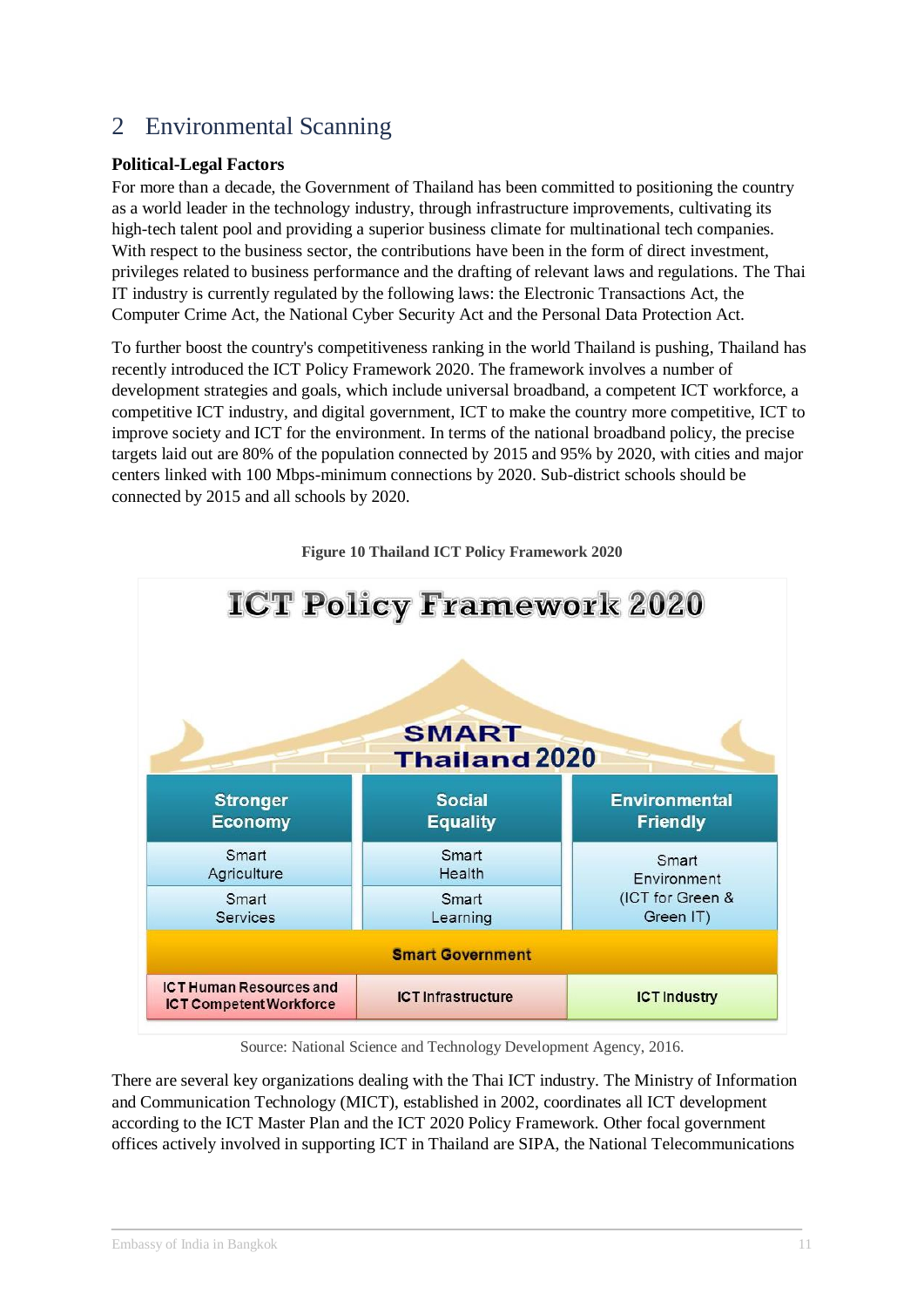Commission (NTC), and the National Electronics and Computer Technology Center (NECTEC), an exclusively ICT research institution.

MICT has 24 projects planned in the effort to create the Digital Thailand program. The total value of these projects is US\$113.2 million and the list includes the upgrading of 2280 community ICT learning centers, the building of 10,000 public digital access spots throughout the country, assisting smaller companies with e-commerce, the use of ICT to improve public services and the development of Phuket as a smart city. Other efforts include a CAT Telecom innovation park, the electronic trading of rice and sugar and a Thai Post logistics site. CAT and Telecom of Thailand (TOT) might cooperate on some projects, such as the upgrading of submarine cables.

According to the Committee on Preparations for Digital Economy and Society, Digital Thailand will be rolled out over 20 years in four phases. The plan is to use ICT in tourism, to develop digital health records and to make training available to the elderly and underprivileged. The hope is to undertake significant economic reforms so that the country can best utilize its digital assets. It is believed that the program will help overall development and prepare Thailand for the competition that will come with the integration of the ASEAN Economic Community.

#### **Economic-Demographic Factors**

The Thai economy has grown on average 2.1% from 2013-2015. The growth benefited from a relatively stable political environment (which boosted tourism revenues), weaker global commodity prices (which boosted household's purchasing power), and a much-awaited revival in public investment. The consumption may get a strong boost from prolonged weak oil prices and aggressive public investment plans, especially mega-projects to transform Thailand into the region's digital hub. This will result in high demand for IT and IT services in the country.

Web-based applications and mobile platforms have transformed the Thai people into a tech-savvy population with 39 million mobile internet users, 92 million mobile subscribers (pre-paid and postpaid), 49 million broadband subscribers. Smartphone penetration is at 63.4% (30 million smartphone users), higher than Indonesia's 38.1% and Malaysia's 61.4%.

#### **Social-Cultural Factors**

Presently, Thais mostly use their handsets for communications and games. According to survey by Digital Life, it was suggested that the average person in the study used their device 176 times per day, the second-highest level of usage in the region. This is compared to the 187 minutes in Malaysia, 140 minutes in the Philippines and 129 minutes in Indonesia spent per day on smartphones. Thais spent 261 minutes a day online, 113 minutes on Facebook and 48 minutes playing games.

Thai consumers are born social. They are yearning for relationships, rapport and chemistry. In this sense, social commerce is undergoing a makeover to match this demand for socializing, while Line, Instagram and Facebook are becoming storefronts for interaction and conversation. As of December, 2015, the number of Facebook users was 37 million (more than half of the Thai population), Line-33 million and Instagram-2 million. Bangkok is the number one city of Facebook users in the world with over 104% penetration, according to Social Bakers. According to TNS, 74% of Thais also use instant messaging daily, well above the 55% worldwide figure.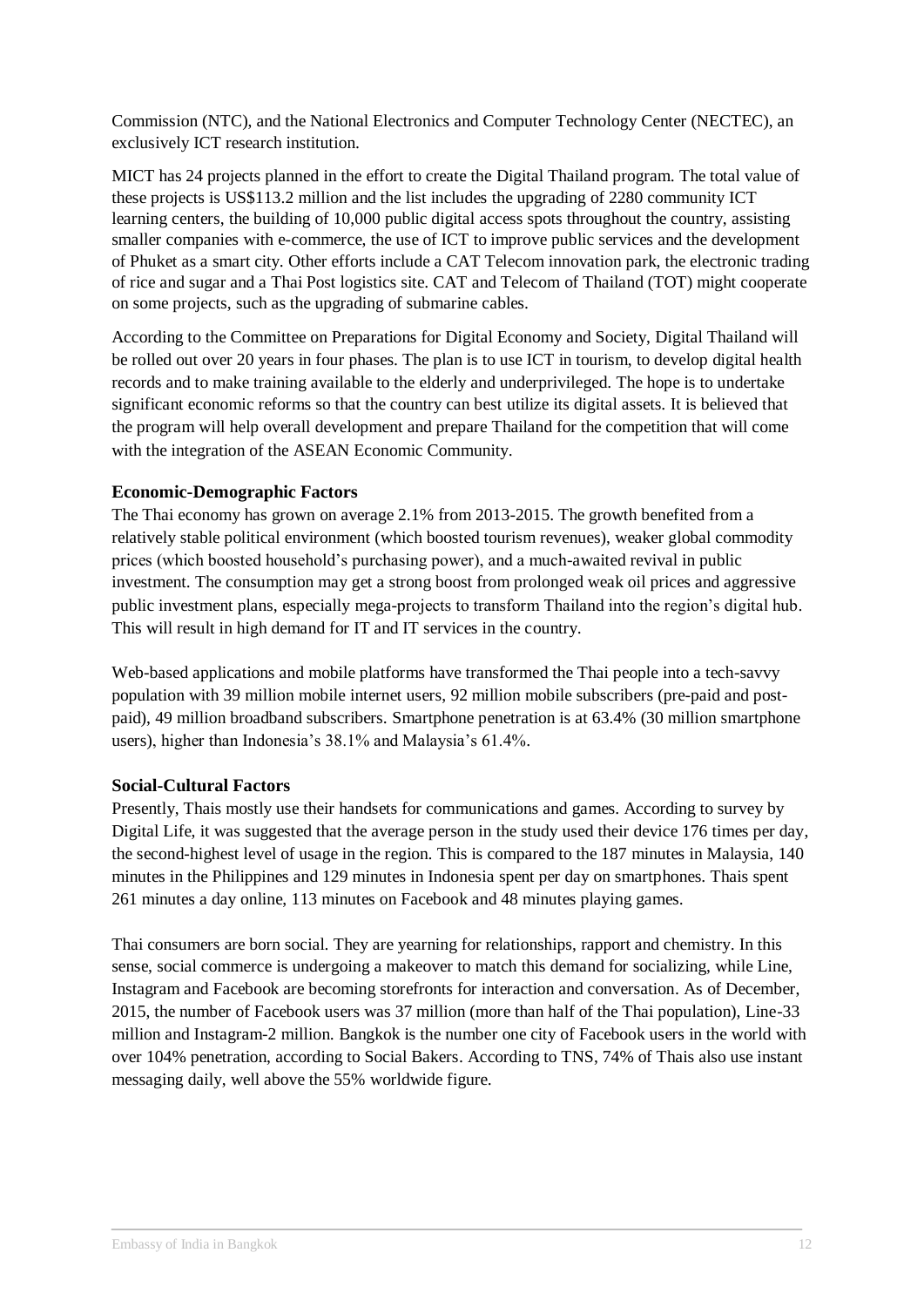#### **Technological Factors**

The end of 2015 saw the conclusion of a long-delayed, but keenly fought, auction of 4G licenses. This is considered a major step in supporting the government's digital economy policy, which is expected to receive US\$6.42 billion.

Thais have a high self-esteem concerning the level of ICT in their country. This is also supported by numerous ranking lists. One example is the Networked Readiness Index (NRI). NRI measures, on a scale from 1 (worst) to 7 (best), the performance of 148 economies in leveraging information and communications technologies to boost competitiveness and well-being. This index is a core part of the Global Information Technology Report 2015, the 14th in the series, published by the World Economic Forum. Table 1 shows NRI of ASEAN countries and Thailand ranked  $3<sup>rd</sup>$  after Singapore and Malaysia.

| Rank | <b>Country</b> | <b>Score</b> |
|------|----------------|--------------|
| 1    | Singapore      | 6.0          |
| 32   | Malaysia       | 4.9          |
| 67   | Thailand       | 4.0          |
| 76   | Philippines    | 4.0          |
| 79   | Indonesia      | 3.9          |
| 85   | Vietnam        | 3.9          |
| 97   | Lao PDR        | 3.6          |
| 110  | Cambodia       | 3.3          |
| 139  | Myanmar        | 2.5          |

**Figure 11 ASEAN Network Readiness Index 2015**

Source: World Economic Forum, 2015.

Thailand was also ranked 74th in the International Telecommunications Union's (ITU's) 2015 "ICT Development Index", ahead of China, Mongolia and South Africa. Thailand's ranking is up from 92 in 2010, and expectations are that its ranking will continue to improve. The National Broadcasting and Telecommunications Commission (NBTC), the sector's regulator, believes that the country will reach 60th place by 2017, based largely on the widespread introduction of 4G in 2016.

In 2015, Thailand was ranked as having the eighth-fastest broadband in the region and the 52ndfastest globally. The average speed over a 30-day trial was 19.9 Mbps, while Singapore was at 121.7 Mbps and Cambodia was at 9 Mbps.

## <span id="page-12-0"></span>3 Competitive Analysis-Five Force Analysis

Thailand's IT market will be analyzed taking hardware retailers, software publishers and providers of IT services as players. The key buyers will be taken as individual consumers, businesses and government agencies while skilled employees as well as providers of hardware and software are considered as the key suppliers.

Thailand's computer hardware market has been impacted by the allure of low-cost tablets. Consumers who do not have PCs yet are more likely buy low priced tablets. However, as tablet adoption is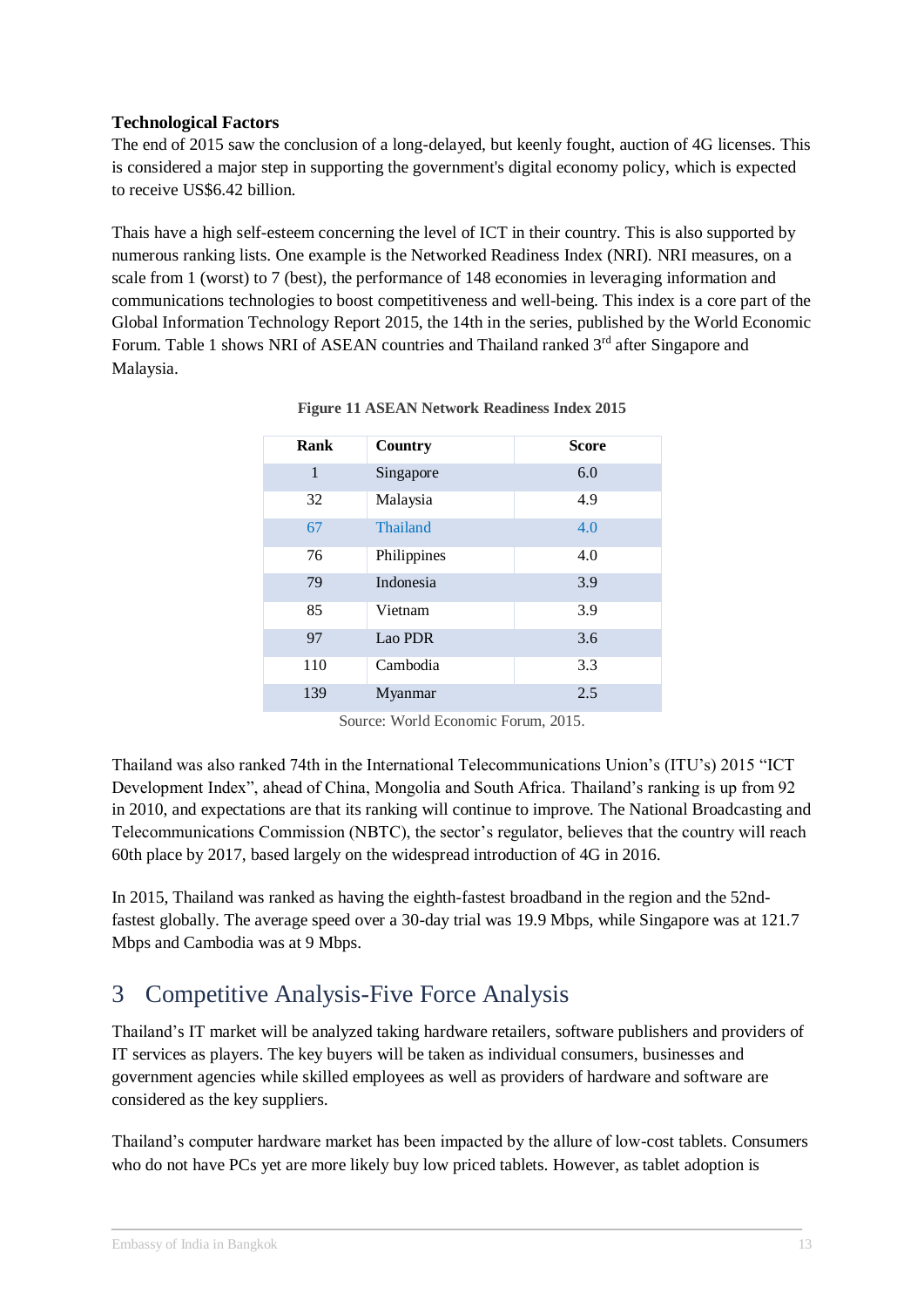reaching the saturation point, along with consumers extending the lifetime of their tablets, growth prognoses for this segment have been lowered recently.

Meanwhile, the Thailand's software and services market continues growing. The market competition is boosted by constant advances in technology, by the presence of large international incumbents and a regular supply of new entrants with alternative business models forcing players to operate more competitive pricing strategies.



#### **Figure 12 Five Forces Analysis**

#### **Buyer Power**

Thailand's IT market has many buyers: individual consumers, businesses of all sizes, and government institutions. Business buyers come from a very wide range of industries, including but not limited to banking, manufacturing, retail, logistics, telecommunications and healthcare.

Buy power is strong due to the minimal degree of differentiation between different manufacturers' products, players partnering up to deliver applications that foster interoperability, and the availability of lower-cost alternative to conventional products. For example, the vast majority of PCs sold run either Windows or Mac (OSX) operating systems; most consumer and business software is available on one or both of these platforms, and where software is exclusive to one or the other, alternative programs are usually available with only minor functional differences. Another example is SAP's business processes can be accessed by customers through Microsoft Office using 'Duet', or through IBM's Lotus Notes using 'Alloy'. That being said, consumers exhibit relatively little brand loyalty, with purchase decisions instead being based more on the technical specifications and perceived quality of individual products. This trend is less pronounced in the corporate and government markets,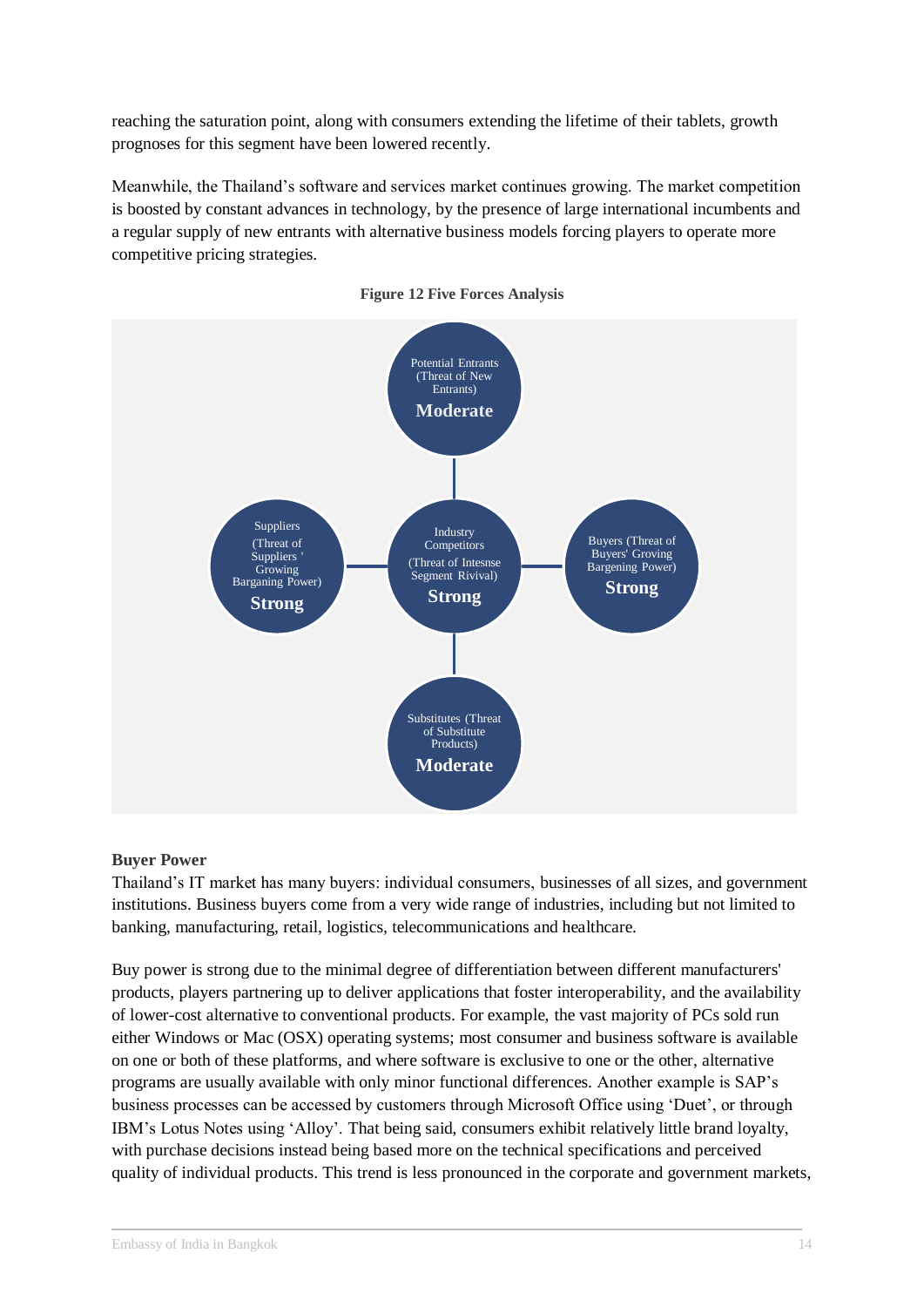where buyers value reliability and are more likely to stick with a manufacturer and a service provider they know. This is especially so for government contracts, which have heightened media scrutiny in terms of IT failures.

There is also a move to software-as-a-service (SaaS) where buyers pay through regular subscriptions or as and when they use the software. This software variant requires lower upfront costs and may be more accessible, thus also increasing buyer power.

#### **Supplier Power**

Thailand's IT market is dominated by large suppliers such as Cisco Systems, Inc. Acer Inc., Hewlett-Packard Co., IBM Corp., and Microsoft Corp. These large companies cover the full industry value chain with its own hardware, software and services capabilities, which reduces its reliance on external suppliers significantly.

Further highlighting the tight links between each segment in this industry group, suppliers of software to IT services players may begin to forwards integrate once more complex software is required to provide IT services linked to powerful computers, offering parallel processing and advanced analytical techniques, which will increase supplier power.

Supplier power in this industry is strong overall.

#### **New entrants**

Computer hardware manufacturing, software development and IT services are labor intensive. In principle, a small, independent retailer could start up with small amounts of capital, so the purely financial barriers to entry are low. However, competing successfully against major player such as Microsoft will be difficult. Lacking the brand strength, ubiquity, and scale economies of the incumbents, but facing the same level of fixed costs, new entrants will find it hard to remain profitable.

However, predicted market growth in software development and IT services may provide opportunities for new entrants and the acquisitive nature of major players acts as an incentive for entrepreneurial companies to develop innovative products. Newly developing niche markets will offer opportunities for smaller players in areas such as green IT and the 'Internet of Things'. Equally, industry specialists operating in key markets such as healthcare and finance have significant opportunities. Overall, the likelihood of new entrants is moderate.

#### **Threat of substitutes**

The substitutes for computers are smart phones and tablets, providing the more common alternative for mobile access. However, PCs are not expected to become completely obsolete in the future; consumers and businesses will most likely continue to use them as they are inexpensive and can carry out more complex tasks that a tablet is unable to handle.

Meanwhile the substitutes for software and services are open-source software products and IT services, free web-based applications, and pirated versions of existing products. These alternatives are cheap and accessible to many end-users. However, open-source products in general may present difficulties with compatibility and the expertise required to use them. The availability of applications on the Internet has also caused major piracy issues. Software security and the use of alternative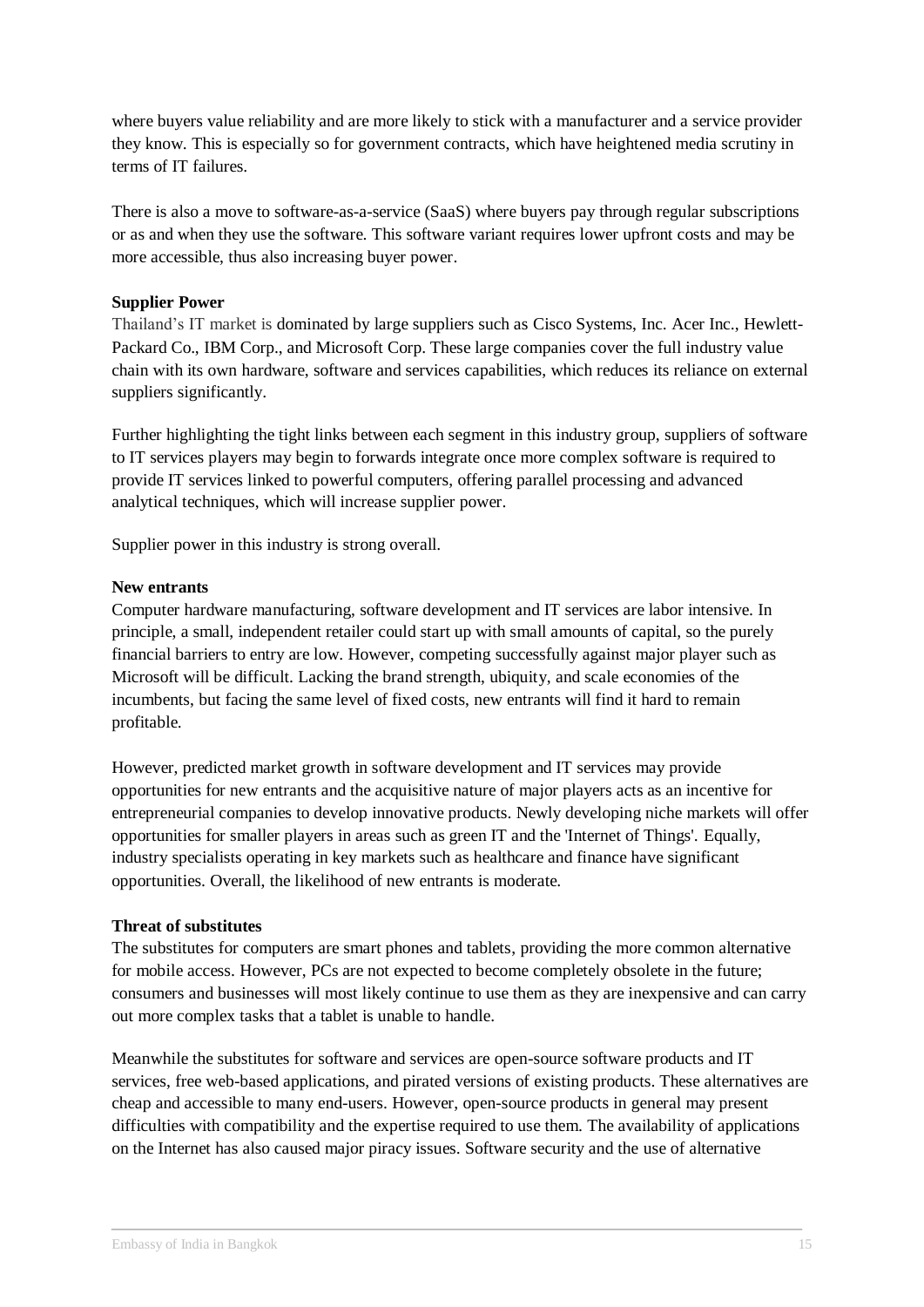service based business models have therefore become important for players combating free substitutes.

Overall, the threat of substitutes is moderate.

#### **Degree of rivalry**

The market growth in Thailand was flat in both years, 2014 and 2015. This may boost the rivalry, because players can't increase revenues without taking market share from competitors. As IT infrastructure is not fully developed in Thailand, costs of expansion are likely to be high in certain cases, particularly where fast and reliable data processing and IT services are required. In addition, developments in social network, mobile, analytic and cloud technologies have begun to allow players to offer more value added services, which has increased rivalry in terms of intellectual property and the need for perpetual innovation. The intense competition in the market has force some major players out of the market or change their business model. Rather than fund their business on big-ticket license contracts, open-source companies, such as Red Hat, receive revenues from services and maintenance. Or Sony decided to exit the PC business in 2014 after 17 years in the industry.

Overall, the degree of rivalry is strong.

## <span id="page-15-0"></span>4 SWOT Analysis

The Thai IT market has contributed significantly to the economic growth of the country. Following the widespread proliferation of the Internet, the country is transitioning into a digital economy. This has opened up new sources of revenue for several industries in Thailand, including telecommunications service providers, digital entertainment and gaming, and consumer electronics.

Thailand offers a quality, low-cost labor pool and a strong infrastructure; its financial attractiveness and business environment are strong. In addition, the Internet-savvy population of Thailand is heavily taking to social media, mobile games, emails, and online shopping, resulting in high demand for IT and IT services in the country. However, political instability, poor English capabilities, data security concerns, and piracy are bottlenecks to growth.

| <b>Strengths</b>                                                                                                                                                                                                                                                                                                                                                                                        | <b>Weaknesses</b>                                                                                                                                                                                                                                                                                                                                                               |
|---------------------------------------------------------------------------------------------------------------------------------------------------------------------------------------------------------------------------------------------------------------------------------------------------------------------------------------------------------------------------------------------------------|---------------------------------------------------------------------------------------------------------------------------------------------------------------------------------------------------------------------------------------------------------------------------------------------------------------------------------------------------------------------------------|
| The Thai IT market is dynamic and growing.<br>International business environment with full acceptance of<br>international partnerships and ownerships<br>Competitive local wages making Thailand very cost-<br>competitive as an operations center.<br>Excellent logistic systems. Thailand is a natural entry-point<br>and hub for the ASEAN and East Asia region<br>Attractive investment incentives. | The political climate remains precarious.<br>Lack of skill in English among IT technicians and<br>programmers.<br>Lack of enforcement of copyright laws resulting in the<br>prevalence of software piracy.<br>Data security concerns.                                                                                                                                           |
| <b>Opportunities</b>                                                                                                                                                                                                                                                                                                                                                                                    | <b>Threats</b>                                                                                                                                                                                                                                                                                                                                                                  |
| Positive outlook for smartphones market.<br>Positive outlook for software market (embedded software;<br>mobile applications).<br>Potential for niche markets in areas such as green IT and the<br>'Internet of Things'.                                                                                                                                                                                 | Fluctuations in foreign currency exchange rate might<br>result in a fall in export revenue of IT products.<br>Intense competition from well-established players could<br>reduce bargaining power and strain margins.<br>Brand preference would make it difficult for new<br>entrants to enter the market.<br>Technological changes would make switching cost more<br>expensive. |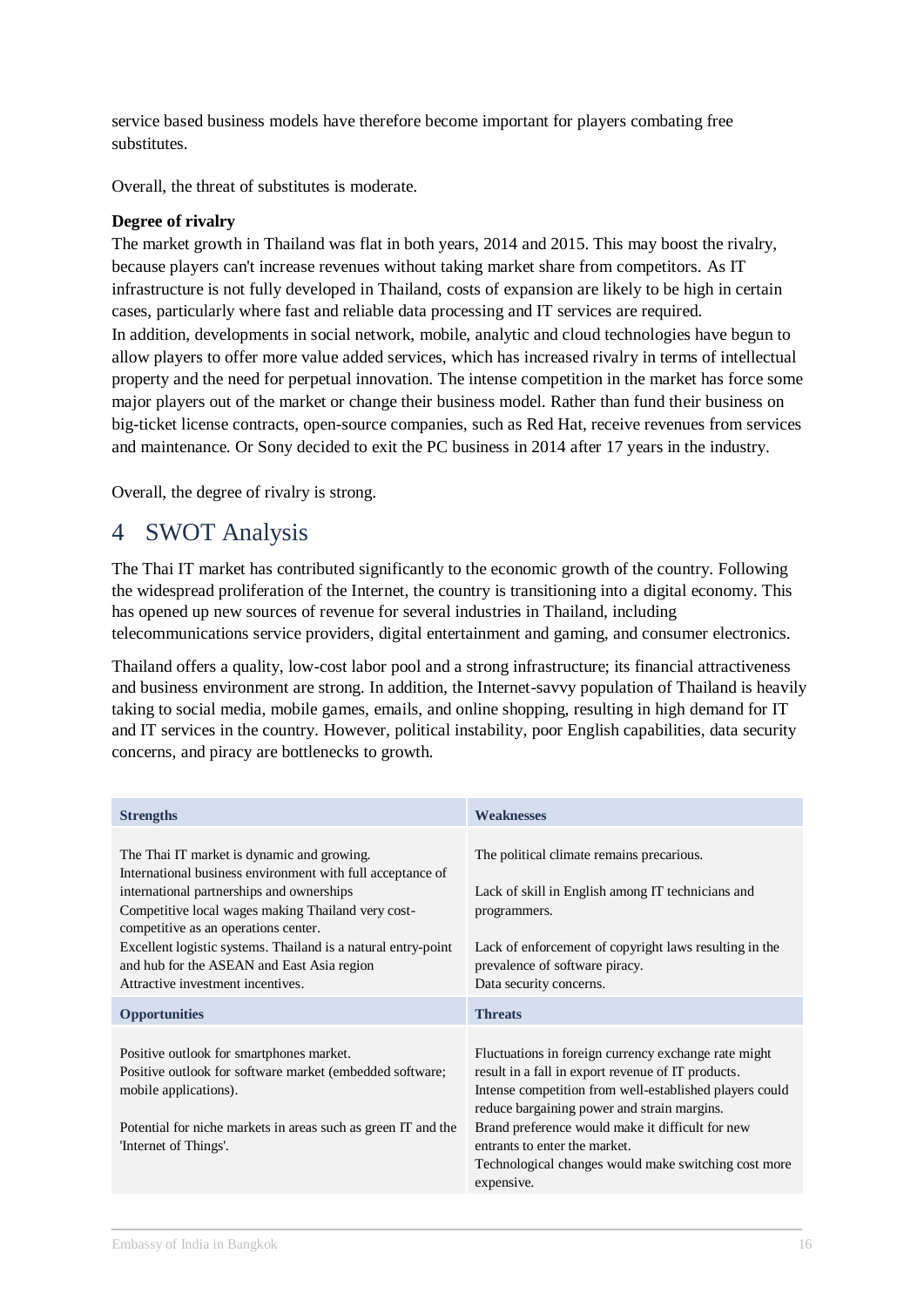## <span id="page-16-0"></span>5 Prospects of the Market

Despite a weak annual growth in the past two years, Thailand remains the second largest buyer of IT products and services in the ASEAN region. The factors driving market growth will be the improved political situation, while technological change, mobility, the bring-your-own-device (BYOD) trend, the digital-economic policy and social media will drive IT usage. The government's mega-projects and the goal of creating a logistics hub for Indochina and ASEAN will also drive the IT sector and economic growth of the country as a whole.

In more details, the Thai IT market in the short term will experience the following trends:

- $\triangleright$  The smartphone and tablet market, especially low-end smart phones, is expected to become the new battleground as the PC market contracts and will see continued sales decline. There are currently 32 smartphone brands available in Thailand. Around 20 million units of smartphones are sold per year on average. The number of units in use was at 20 million in 2016 and it is expected to reach 25 million by 2020. This development has already influenced the usage of digital content from business content applications to entertainment and lifestyle-related applications. Approximately 55 percent of smart device users in Thailand are downloading gaming applications, followed by social networking, music applications, navigation and photography.
- $\triangleright$  All-in-one computers, which integrate the computer case and system components into the monitor so the entire PC is contained in one unit, will soon replace traditional desktops. Two-in-one notebooks will also replace traditional clamshell notebooks. Lenovo is introducing its gaming notebook priced below US\$1,117 and Lenovo Miix, a convertible tablet priced US\$248. Generation C consumers, who are "always on" and connected to the internet, and professional gamers would be the two main buyer groups in Thailand.
- $\triangleright$  The growth of mobile data spending to reach 14 percent or \$1.7 billion with the proliferation of smart devices being the main catalyst demand for services via wireless network.
- $\triangleright$  IT services will be one of the leading technology areas to contribute to IT spending in the Thailand market. The IT services delivery model will be converted from low level services delivery (such as maintenance and support services) - which generated low margins - to a valuebased services delivery model.
- $\triangleright$  Corporates will utilize the cloud to support their operational infrastructure and utilize new technology to optimize internal workflow, collaboration and citizen services. The financial services sector continues to lead the adoption of cloud services. Meanwhile, public cloud and government cloud will emerge as drivers to increase confidence in cloud technologies. Growth will likely be moderate, but Applications-as-a-Service (AaaS) such as collaboration and productivity applications will receive the most attention.
- $\triangleright$  The Internet of Things (IoT) the networked connection of people, process, data and things will be a key platform for years to come. The arrival of 4G wireless broadband networks as well as the proliferation and affordability of devices that are connected to internet will fuel the IoT technology adaption in Thailand. More firms will embrace IoT regardless device and platform. Over the past year, IoT connections have soared from 10.7 billion to 13.7 billion things, and by 2020 total connections will reach 50 billion, worth US\$ 973.3 million. The majority of this spending takes place in manufacturing, logistics and healthcare. Thailand currently is the 17th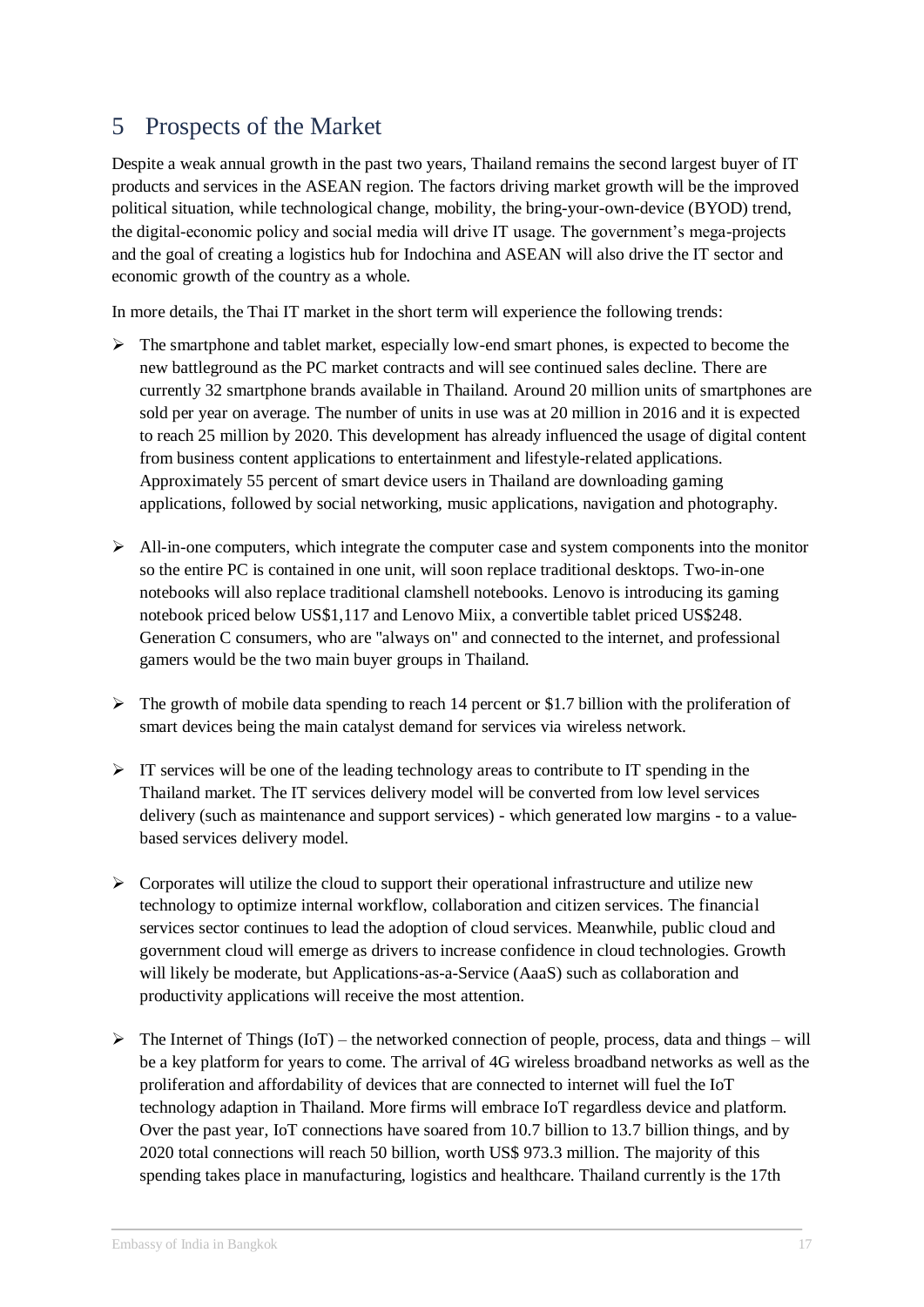largest global manufacturer and number 14 in auto production. As the government plans to position itself as the center of the ASEAN Economic Community, the prominence of manufacturing is forecasted to increase, which will also increase its potential for IoT. The value of IoT in logistics is also expected to rise, as a new law by the Department of Land Transport has taken effect January 2016, which will require public buses, trailers and trucks with over 10 wheels to install GPS navigation systems, that provide real-time information to DLT service centers on the vehicles coordinates, travel speed and driving time. The National Electronics and Computer Technology Center also plans to launch Net Pie, a network platform to provide support for IoT developers.

- To further boost the country's competitiveness ranking in the world Thailand is pushing its *Smart Thailand* project, which focuses on e-commerce, e-education, e-industry and e-government. The country is actively searching for partners to collaborate with, which represents a great potential for IoT and ICT solution providers.
- $\triangleright$  Data centres have been the target of significant investments lately. In December 2015 the Board of Investment approved US\$305.5 million of capital being committed to infrastructure of this sort. This includes US\$90.3 million for TCC Technology and US\$45.2 million for Digital Port Asia, a Thai company majority-owned by NTT Communications.
- $\triangleright$  E-commerce in Thailand is growing rapidly and is set to become a main driver of internet development. To a great extent, 4G is responsible for the transformation, as it will be bringing faster connectivity to a large, nationwide pool of consumers. Estimates place e-commerce spending growth over the next five years at 18.2%. The subsector is already quite large. The Electronic Transaction Development Agency estimates e-commerce totaled US\$63.2 billion in 2015. The largest piece was generated by the accommodation and food services sector, at US\$19.8 billion, followed by manufacturing at US\$10.5 billion, and retail and wholesale at

**Table 1 Top E-commerce Site in Thailand-2015**

| Rank           | <b>Site</b>           |
|----------------|-----------------------|
| 1              | Lazada                |
| $\overline{2}$ | WeLoveShopping        |
| 3              | Tarad                 |
| 4              | Zalora                |
| 5              | Cdiscount             |
| 6              | J.I.B                 |
| 7              | Central.co.th         |
| 8              | Ensogo                |
| 9              | iTrueMart             |
| 10             | <b>Munkong Gadget</b> |

US\$9.8 billion. Interestingly, demand for e-commerce services are coming not only from Bangkok but also from the provinces, such as Nonthaburi and Chonburi.

 $\triangleright$  The "eHealth" market in Thailand amounts to US\$37 million in 2015, with "Diabetes" as the market's largest segment. Revenue is expected to show an annual growth rate (CAGR 2016-2020) of 18.1% resulting in a market volume of US\$73 million in 2020. The trend presents an unprecedented chance for IoT companies.

In addition, Thailand's geographic position at the center of Southeast Asia serves as a launch pad to regional markets where consumer buying power for IT products and services is growing. The location of Thailand is becoming even more advantageous as ASEAN has recently launched the ASEAN Economic Community (AEC). The AEC is to be a single market and production base with zero tariffs and liberalized investment sectors. This will enable investors in Thailand to enjoy a barrier-free access to 600 million consumers, and the free flow of goods, services and capital with the regional bloc's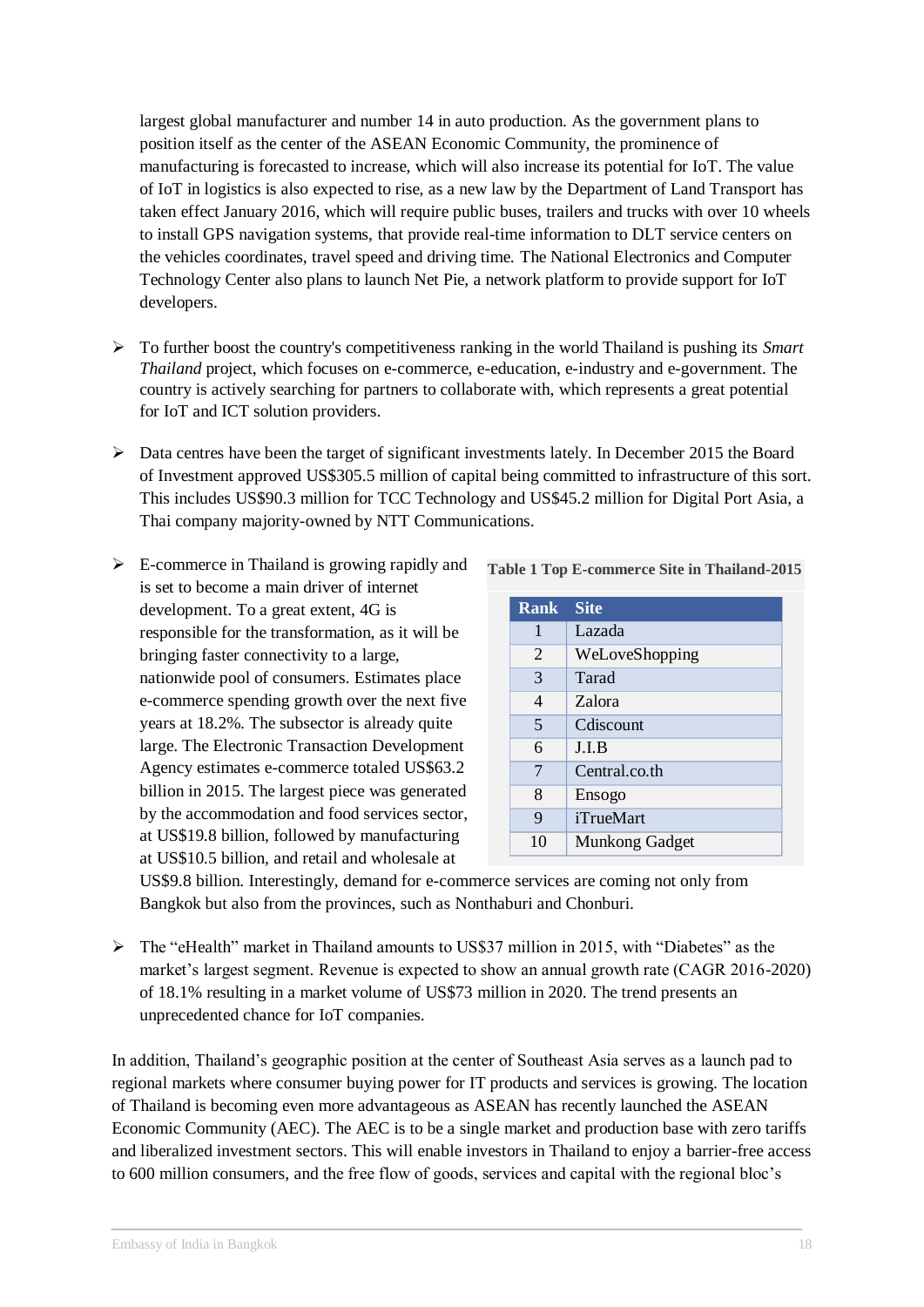other members, namely Singapore, Malaysia, Indonesia, Vietnam, Cambodia, Laos, Myanmar, Brunei and the Philippines.

## <span id="page-18-0"></span>6 Opportunities for Indian Companies

In general, Thailand is an open economy where companies and consumers are eager to find new products and services. This is especially valid in a dynamic sector like IT. There are no reasons why an Indian company would not be successful in this market, provided the offering is competitive. The competition is always there and in some segments it is really fierce. In general terms, it would make sense to focus on the growth segments of the Thai IT market such as:

- $\triangleright$  IT security IT security is a major concern across all sectors of Thai societal and business life. Potential segments include digitally connected and controlled devices for burglar prevention and other security issues; motion sensors, door locks, security cameras (with or without facial recognition); surveillance services with connection to a broader smart home; hazard prevention devices like flood, smoke or gas sensors.
- $\triangleright$  Industrial IT Industrial IT is a focus area in Thailand. The manufacturing industry is the main driver of the Thai economy and the pressure to compete with lower-cost countries is high. Flexibility, time to market, decentralized manufacturing; those are key words that are changing the nature of manufacturing at the moment. For Indian companies, it is vital to be in a front position in this development.
- Ehealth The Thai market for ehealth is fragmented, consisting of many systems and players. The potential for cost-savings and more concentrated efforts on innovation and development is considerable. Potential segments include connected medical devices for use at home; Pay-to-use apps (paid app downloads, premium versions and in-app purchases); Paid-to-use desktop versions that additionally provide an app; Telemedical services relating to remote patient monitoring
- Internet of Things- Potential segments include smart and wireless sensors; wearable devices such as smart watches and bands; and embedded systems programming.
- $\triangleright$  IT entertainment This segment includes games for smartphones and web-users, streaming of music and video, TV on demand.

#### **Success Story: Raj S Joshi - President and CEO, Itorama Consulting**

Breaking the trend of Indian IT talent going to the West, Raj S. Joshi of Itorama has based himself in Bangkok, Thailand with offices in New York and Bangalore. His customers hail from the US and EU, including Accor, Western Union and Michelin. Joshi thinks Thailand's creative strengths, especially in multimedia and design, are formidable and the IT outsourcing market is not yet saturated in Asia. While he admits the easier tasks have already been outsources, he claims only 8% of a possible 30% of computer tasks have been outsources, and that the fundamental nature of what is being outsourced is changing. Instead of focusing on individual tasks, Joshi aims at growing by taking over entire business processes.

When asked about competition between Thailand and India, Joshi stresses cooperation rather than competition and that international standards like CMMI and ISO are allowing large projects to be better broken up and shared. Comparing the two countries, he notes that Thailand lacks giants in the IT field like India's Wipro or Infosys and sees Itorama filling that role while he expands both his local sales and his offices abroad.

*Source: Charles Runckel, 2016.*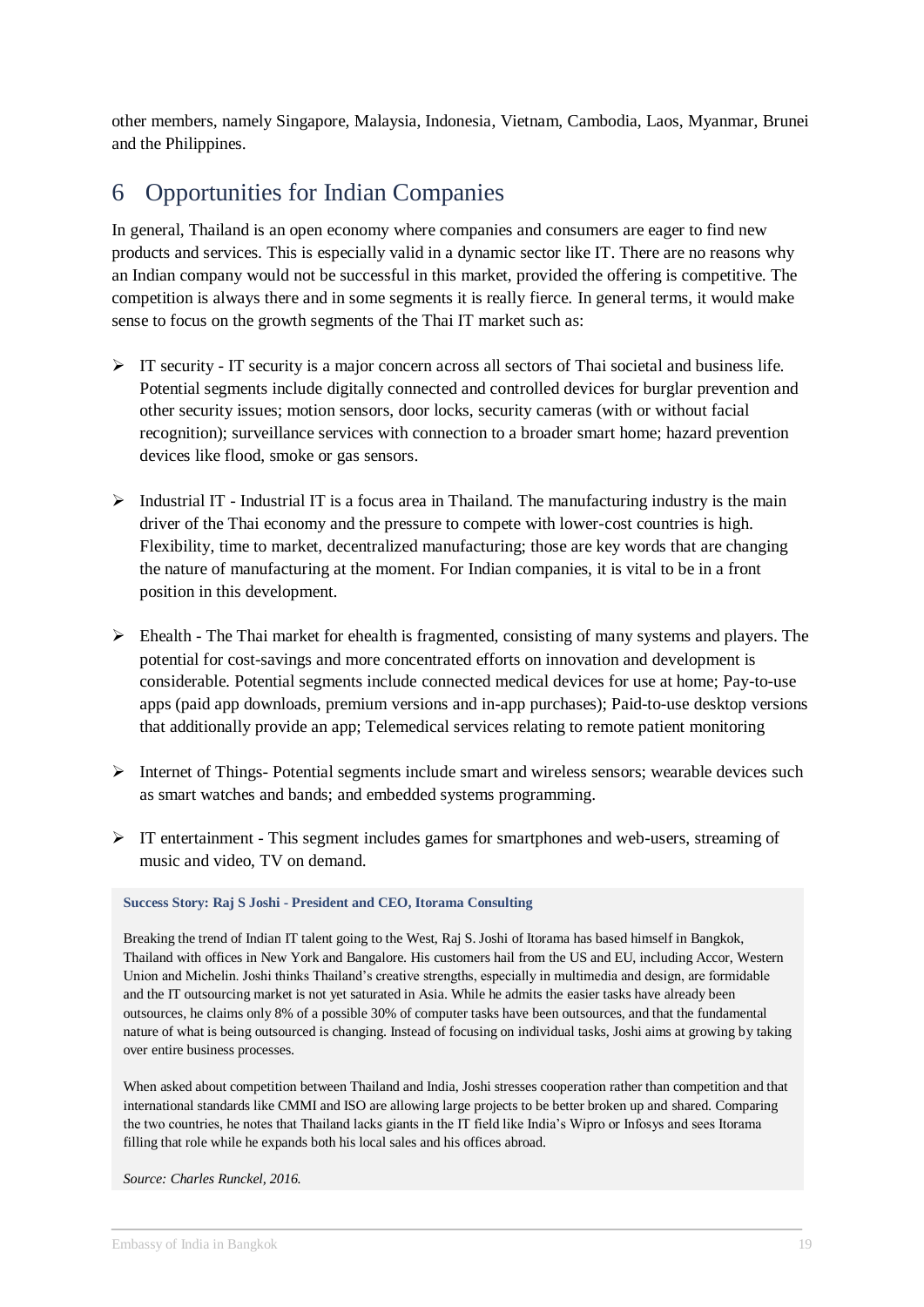## <span id="page-19-0"></span>7 Trade Barriers

Certain IT products and services imported from India to Thailand will benefit from tax reduction under ASEAN-India FTA in Goods and An Early Harvest Scheme (EHS) under the proposed India-Thailand FTA. It advises interested parties consult with Thai Customs before proceeding exporting.

Imports into Thailand must be properly documented for customs purposes; customs regulations and information are available from The Customs Department – Thailand webpage at [http://www.customs.go.th/.](http://www.customs.go.th/) Under the e-Import system, there is no need for relevant parties to submit paper documents as all data is transmitted electronically from an importer computer system to the e-Customs system.

## <span id="page-19-1"></span>8 Market Entry Strategy

### <span id="page-19-2"></span>8.1 Importing

For Indian manufacturers and exporters that plan to import IT products and services into Thailand, the following market entry strategies are recommended:

- Appoint a local importer/agent/distributor. Selecting the right importer is one of the most important decisions for exporters developing their business in Thailand. The local importer will be a key partner in helping expand business opportunities and minimize the need for exporters to establish direct contact with multiple retail chains. A local importer familiar with market conditions and the regulatory environment can help exporters successfully market their products in this competitive market. Indian exporters should be aware that many multinational retailers in Thailand charge listing fees or a listing allowance for new products. The fee will be charged in accordance with a formula based on the number of retail outlets and stock keeping units.
- Build relationships with local operators who have existing distribution channels. Local operators have better understand the need of Thai consumers and can improve or tailor products accordingly.

#### <span id="page-19-3"></span>8.2 Investing

The appropriate entry strategy when venturing in Thailand is highly dependent on the nature of business, objectives and resources of Indian investing companies and manufacturers. Issues such as company size, resources and product types will determine which type of entry strategy is most appropriate.

In Thailand, there are three types of businesses:

- Sole Proprietorships
- Partnerships
- Limited Companies (public and private)

Two types of limited companies are recognized: public companies and private companies. Public companies are regulated by the Public Company Act and certain other Acts. Private limited companies are regulated mainly by the Civil and Commercial Code. The majority of foreign investors form a private limited company. In this kind of organization there is unlimited capital investment. Foreigners may fully own a private limited company. Apart from instigating accounting customs,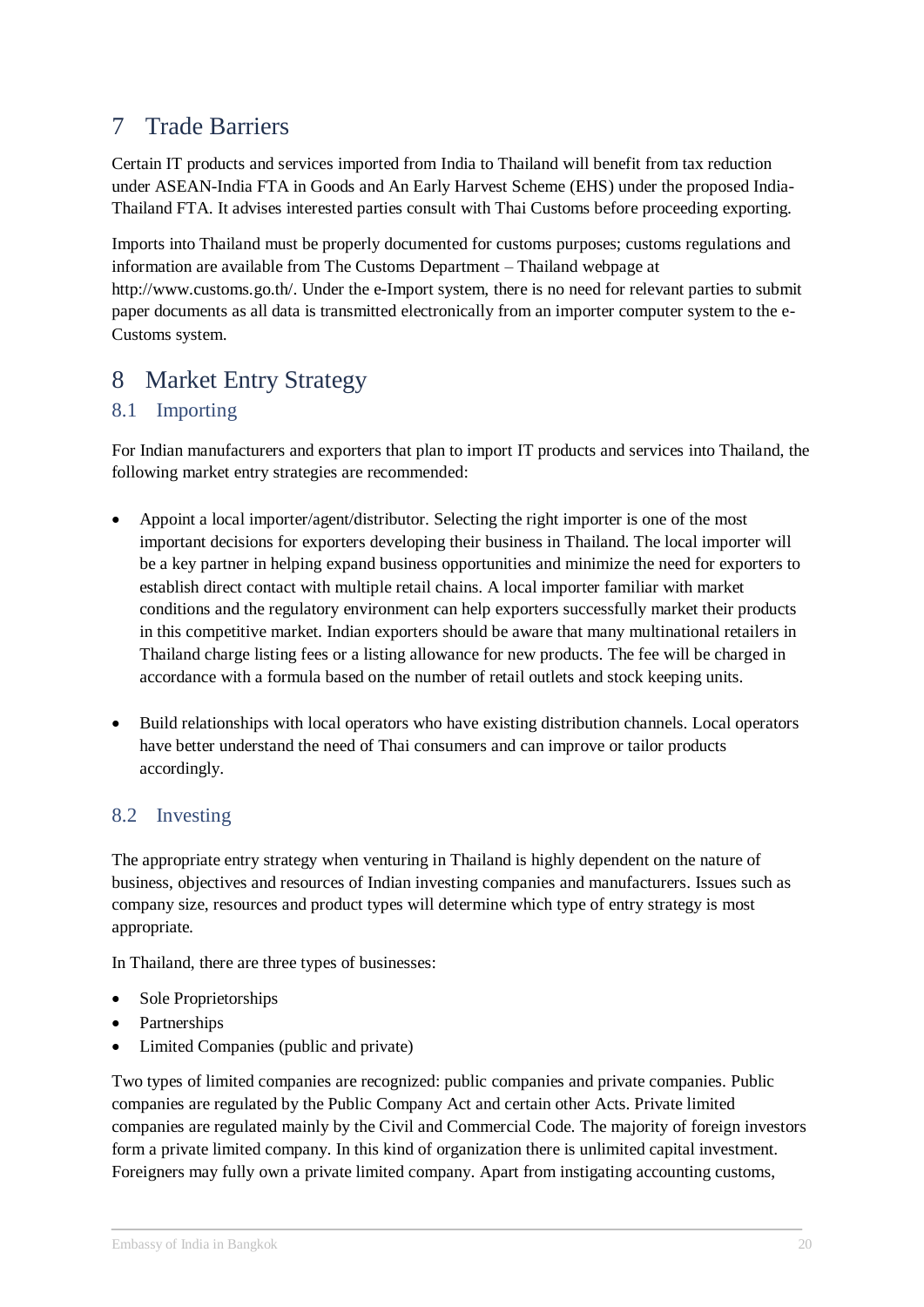private limited companies should have at least three promoters to act as shareholders. However, in business activities reserved for Thai nationals, foreign shareholders can only have a maximum of 49%. In this form of private limited company, it also requires the foreign companies employ a minimum number of Thai staff per foreign employee.

Under the FTA Framework Agreement, Thailand has committed to open up seven sectors to Indian firms, but they would not be able to hold more than 49% of shares in a company. This is less than Thailand allows other ASEAN members, who may hold up to a 70% share. The sectors are services, communications, construction and engineering, distribution, tourism, entertainment and transportation.

In Thailand, three types of partnerships are recognized. The tax treatment and degree of liability of the partners are the only differences between the partnerships. The BOI does not commonly encourage partnerships. Therefore, it's not ordinary for alien investors to form this type of organization. The three types of partnerships are:

- Unregistered partnerships Partners are fully liable for all responsibilities of the partnership.
- Registered partnerships The partnership is a legal entity, and, therefore, is disparate and distinct from the partners.
- Limited partnerships Capital investment determines the liability of the partners. This type of business must be registered.

Starting a business in Thailand takes an average of 27.5 days (*see Appendix 10.3*), compared to the world average of 38 days. The Thai government is encouraging foreign investors to specific areas of the Thailand with attractive tax and ownership incentives. There are three different types of zones, offering varying incentives depending on the location and nature of the business. Attractions include:

- Land ownership rights for foreign investors;
- Permission to bring in foreign experts and technicians;
- Work permit & visa facilitation:
- One-Stop-Shop: Visas & Work Permits are issued in 3 hours;
- No restrictions on foreign currency remittances;
- No export requirement:
- No foreign equity restrictions in manufacturing sector;
- No local content requirement.

## <span id="page-20-0"></span>9 Conclusions

Thailand is one of the promising countries in the Asia Pacific region, which has transformed itself from being an agrarian to an industrial economy. The IT market has contributed significantly to the economic growth of the country. Following the widespread proliferation of the Internet, the country is transitioning into a digital economy. This has opened up new sources of revenue for several industries in Thailand, including telecommunications service providers, digital entertainment and gaming, and consumer electronics. In addition, the Internet-savvy population of Thailand is heavily taking to social media, mobile games, emails, and online shopping, resulting in high demand for IT and IT services in the country.

In general, the Thai market is open and used to international suppliers. With a quality, low-cost labor pool and a strong infrastructure; its financial attractiveness and business environment, Thailand is emerging as a serious choice for IT investors and entrepreneurs. There are no obvious reasons why Indian IT companies would not be successful, provided their offering is competitive.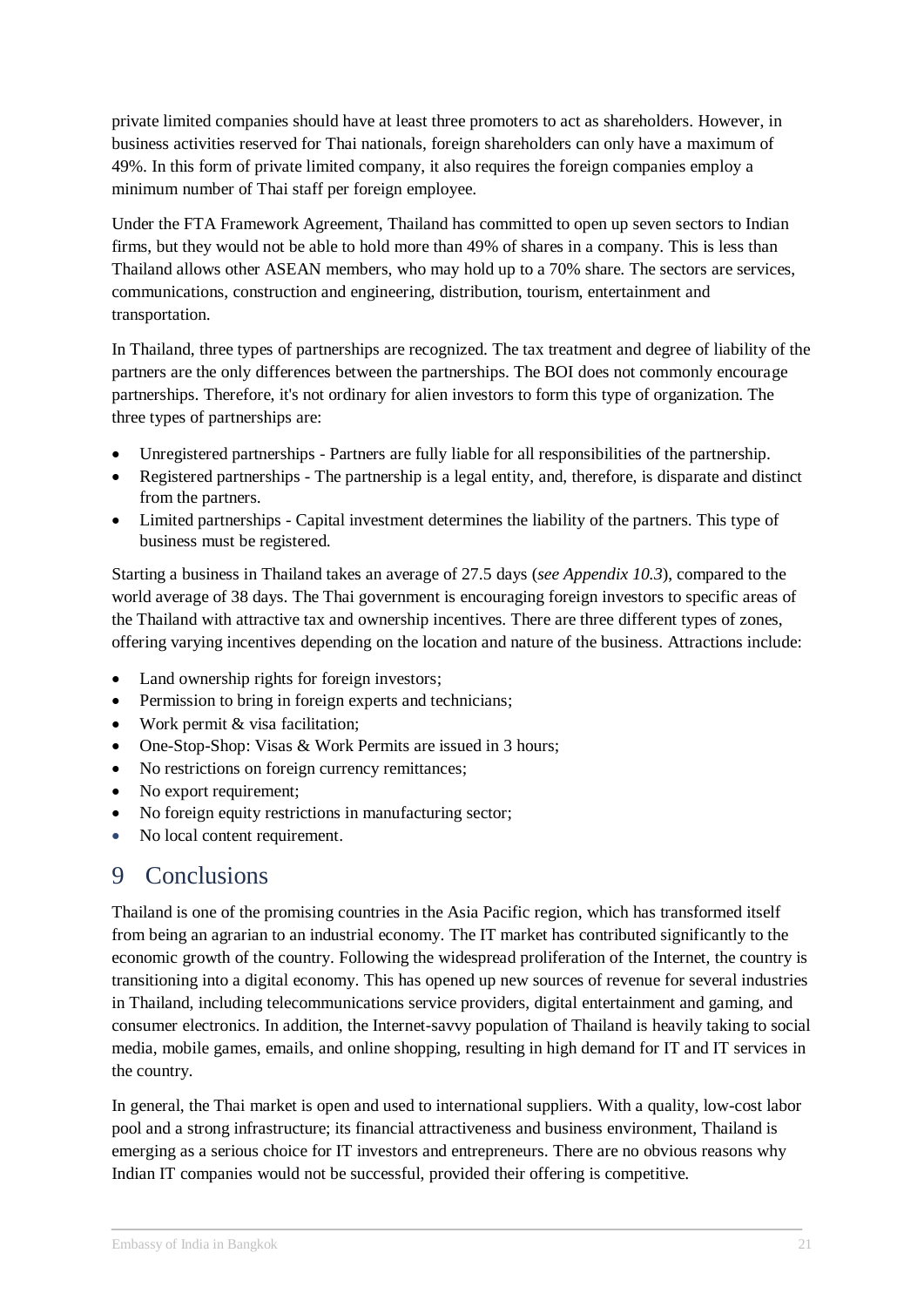## <span id="page-21-1"></span><span id="page-21-0"></span>10 Appendix 10.1 Key Facts and Demographics

| Area                   | 513,115 sp km                                |
|------------------------|----------------------------------------------|
| Language               | Thai                                         |
| Religion               | Theravada Buddhist                           |
| Time zone              | $GMT + 7$                                    |
| <b>Population</b>      | 67.9 million people                          |
| <b>Neighbors</b>       | Cambodia, Laos, Myanmar and Malaysia         |
| <b>Capital city</b>    | Bangkok (Krung Thep)                         |
| <b>Primary Port</b>    | Bangkok                                      |
| <b>Primary Airport</b> | Bangkok International Airport (Suvarnabhumi) |
| <b>Currency</b>        | Bath (THB)                                   |

<span id="page-21-2"></span>Source: IHS Global Inc. 2016

#### 10.2 Key Macro-Economic Indicators

|                                         | 2013   | 2014   | 2015   | 2016   | 2017   | 2018   | 2019  | 2020  |
|-----------------------------------------|--------|--------|--------|--------|--------|--------|-------|-------|
| Real GDP (% change)                     | 2.7    | 0.8    | 2.8    | 3.1    | 3.0    | 3.1    | 3.0   | 3.4   |
| Nominal GDP (US\$ bil.)                 | 419.9  | 404.3  | 395.3  | 397.3  | 403.0  | 419.6  | 447.0 | 474.4 |
| Nominal GDP Per Capita (US\$)           | 6,225  | 5,970  | 5,816  | 5,831  | 5,901  | 6,133  | 6,525 | 6,917 |
| Consumer Price Index (% change)         | 2.2    | 1.9    | $-0.9$ | 0.2    | 1.2    | 2.0    | 2.8   | 3.1   |
| Policy Interest Rate (%)                | 2.3    | 2.0    | 1.5    | 1.5    | 1.5    | 2.0    | 2.6   | 3.0   |
| Fiscal Balance (% of GDP)               | $-2.1$ | $-2.2$ | $-2.2$ | $-2.3$ | $-2.2$ | $-2.0$ | 0.6   | 0.7   |
| Population (mil.)                       | 67.45  | 67.73  | 67.96  | 68.15  | 68.30  | 68.42  | 68.51 | 67.58 |
| Unemployment Rate (%)                   | 0.7    | 0.8    | 0.9    | 1.0    | 0.9    | 0.9    | 0.8   | 0.8   |
| <b>BOP Exports of Goods US\$bn</b>      | 227.5  | 226.7  | 214.1  | 211.5  | 213.2  | 215.1  | 224.1 | 239.6 |
| <b>BOP Imports of Goods US\$bn</b>      | 227.4  | 209.4  | 187.2  | 175.8  | 117.5  | 181.5  | 189.7 | 205.9 |
| Exchange Rate (LCU/US\$, end of period) | 32.81  | 32.96  | 36.09  | 35.61  | 36.58  | 36.76  | 36.83 | 36.98 |

Source: IHS Global Inc. 2016

## <span id="page-21-3"></span>10.3 Key Indicators-Regulations and Contracts

| Doing business indicators 2015          | <b>Thailand</b> | East Asia & Pacific | <b>OCED</b> members |
|-----------------------------------------|-----------------|---------------------|---------------------|
| Average time to clear customs* (days)   | 1.9             | 6.6                 | 5.3                 |
| Trade facilitation, lead time (days)    |                 |                     |                     |
| <b>Import</b>                           | 1               | 3.5                 | 2.65                |
| Export                                  | $\mathbf{1}$    | 2.4                 | 2.07                |
| Enforce a contract-Time required (days) | 440             | 526                 | 543                 |
| Start a business- Time required (days)  | 27.5            | 23.6                | 8.52                |
| Registration of property                |                 |                     |                     |
| Time required (days)                    | 6               | 74.4                | 22.4                |
| Number of procedures                    | $\overline{4}$  | 5.4                 | 4.7                 |
| Time to resolve insolvency (years)      | 1.5             | 2.6                 | 1.7                 |
| <b>Taxation</b> indicators              |                 |                     |                     |
| Time to prepare and pay taxes (hours)   | 266             | 198                 | 163.4               |
| Tax payments, number                    | 21              | 22.9                | 10.9                |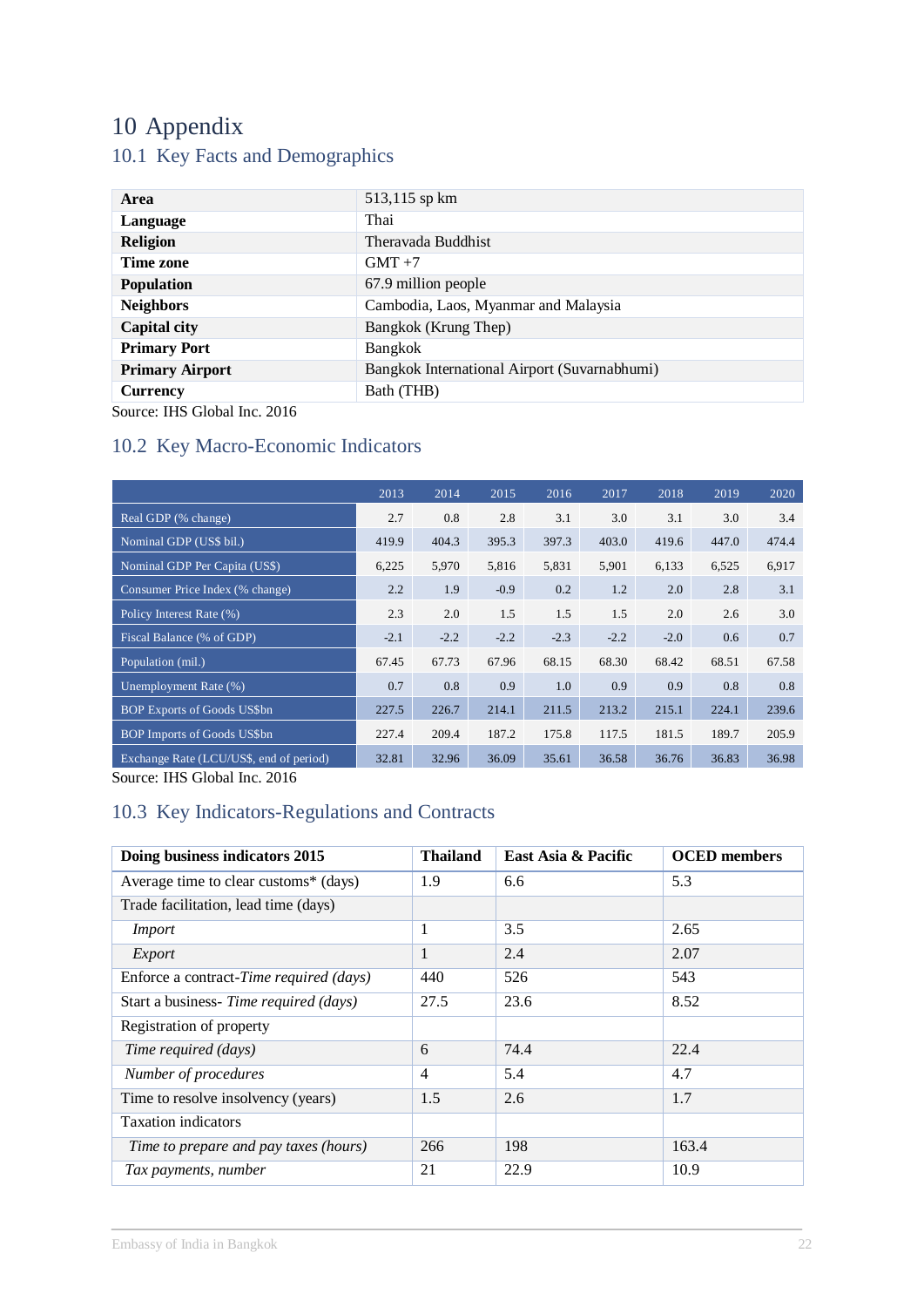#### <span id="page-22-0"></span>10.4 Major Trading Partners

| Thailand: Major Trading Partners, 2014 |           |                      |                |           |               |  |  |  |  |
|----------------------------------------|-----------|----------------------|----------------|-----------|---------------|--|--|--|--|
| <b>EXPORTS</b>                         |           |                      | <b>IMPORTS</b> |           |               |  |  |  |  |
| Country                                | US\$ bil. | <b>Percent Share</b> | Country        | US\$ bil. | Percent Share |  |  |  |  |
| <b>USA</b>                             | 23.7      | 11.2                 | China          | 40.9      | 20.25         |  |  |  |  |
| China                                  | 23.3      | 11.1                 | Japan          | 31.1      | 15.41         |  |  |  |  |
| Japan                                  | 19.8      | 9.4                  | <b>USA</b>     | 13.9      | 6.89          |  |  |  |  |
| Hong Kong                              | 11.6      | 5.5                  | Malaysia       | 11.8      | 5.88          |  |  |  |  |
| Malaysia                               | 10.0      | 4.8                  | <b>UAE</b>     | 8.1       | 4.03          |  |  |  |  |

Source: UN Comtrade, 2015

#### <span id="page-22-2"></span><span id="page-22-1"></span>10.5 Key Trade Data 10.5.1 Trade with World

|      | <b>Hardware</b>   |               | <b>Software</b> |               |  |
|------|-------------------|---------------|-----------------|---------------|--|
|      | Export<br>Import  |               | Export          | Import        |  |
| 2011 | 15, 190, 787, 319 | 6,838,694,261 | 435,720,215     | 2,412,766,337 |  |
| 2012 | 17,229,199,565    | 8,171,879,463 | 377,290,518     | 1,875,562,130 |  |
| 2013 | 16, 123, 144, 921 | 7,034,603,779 | 367,916,301     | 1,903,717,079 |  |
| 2014 | 15,768,766,174    | 6,564,960,557 | 363,392,033     | 1,958,578,643 |  |
| 2015 | 14,738,629,838    | 6,115,904,803 | 293,976,457     | 1,929,339,953 |  |

Source: UN Comtrade, 2015

#### <span id="page-22-3"></span>10.5.2 Trade with ASEAN

| <b>Software</b> |                |                    |                |              |             |                  |              |               |                  |
|-----------------|----------------|--------------------|----------------|--------------|-------------|------------------|--------------|---------------|------------------|
|                 | <b>Vietnam</b> | <b>Philippines</b> | <b>Myanmar</b> | Laos         | Malaysia    | <b>Indonesia</b> | Cambodia     | <b>Brunei</b> | <b>Singapore</b> |
| 2011            | 2,807,102      | 1,473,178          | 695,831        | 271,530      | 51,755,673  | 1,384,018        | 3,619,405    | 596           | 216,529,562      |
| 2012            | 2,391,730      | 6,205,358          | 932,891        | 1,262,478    | 63,082,364  | 538,376          | 2,508,885    | 466           | 128,065,110      |
| 2013            | 1,831,141      | 1,779,855          | 1,061,873      | 862,492      | 69,171,486  | 238,195          | 1,000,718    | 137           | 78,316,348       |
| 2014            | 1,897,405      | 2,863,676          | 1,862,423      | 1,754,848    | 40,491,010  | 1,158,217        | 235,470      | 34,542        | 91,112,561       |
| 2015            | 1,938,106      | 1,155,536          | 3,769,594      | 1,838,557    | 25,959,043  | 1,003,334        | 3,963,926    | 107,035       | 63,306,620       |
| Hardware        |                |                    |                |              |             |                  |              |               |                  |
|                 | <b>Vietnam</b> | <b>Philippines</b> | <b>Myanmar</b> | Laos         | Malaysia    | Indonesia        | Cambodia     | <b>Brunei</b> | <b>Singapore</b> |
| 2011            | 19,652,463     | 72,225,417         | 18,915,162     | 19,712,138   | 881,549,710 | 18,838,710       | 19,073,495   | 18,136,966    | 209,315,032      |
| 2012            | 32,116,031     | 134,406,758        | 38,045,158     | 34,039,659   | 719,721,889 | 32,105,030       | 32,680,051   | 30,867,399    | 233,770,863      |
| 2013            | 34,639,833     | 161,889,002        | 38,690,710     | 35, 351, 661 | 945,073,676 | 34,003,905       | 34, 267, 003 | 33,399,090    | 217,246,647      |
| 2014            | 46,013,321     | 192,123,485        | 34,948,122     | 35,964,121   | 834,685,270 | 34,633,377       | 35,341,962   | 34,290,588    | 152,477,091      |
| 2015            | 69,555,395     | 187,309,099        | 37, 346, 878   | 38,460,914   | 750,020,197 | 36,816,546       | 37,200,496   | 36,517,257    | 140,217,804      |

#### **Import** Unit US\$

| <b>Software</b> |         |                    |                |        |                 |           |          |               |                  |
|-----------------|---------|--------------------|----------------|--------|-----------------|-----------|----------|---------------|------------------|
|                 | Vietnam | <b>Philippines</b> | <b>Mvanmar</b> | Laos   | <b>Malaysia</b> | Indonesia | Cambodia | <b>Brunei</b> | <b>Singapore</b> |
| 2011            | 888.426 | 12.518.074         | 782            | 329    | 807, 361, 095   | 806,719   | 3.189    | 439           | 722,001,803      |
| 2012            | 728,744 | 5.649.740          | .440           | 10.419 | 476,355,370     | 280,608   | 1.955    | 1.014         | 528,604,472      |
| 2013            | 602.892 | 1.239.955          | 2,458          | .309   | 637, 681, 349   | 567,640   | 2.406    | 504           | 783,672,562      |

**Export** Unit US\$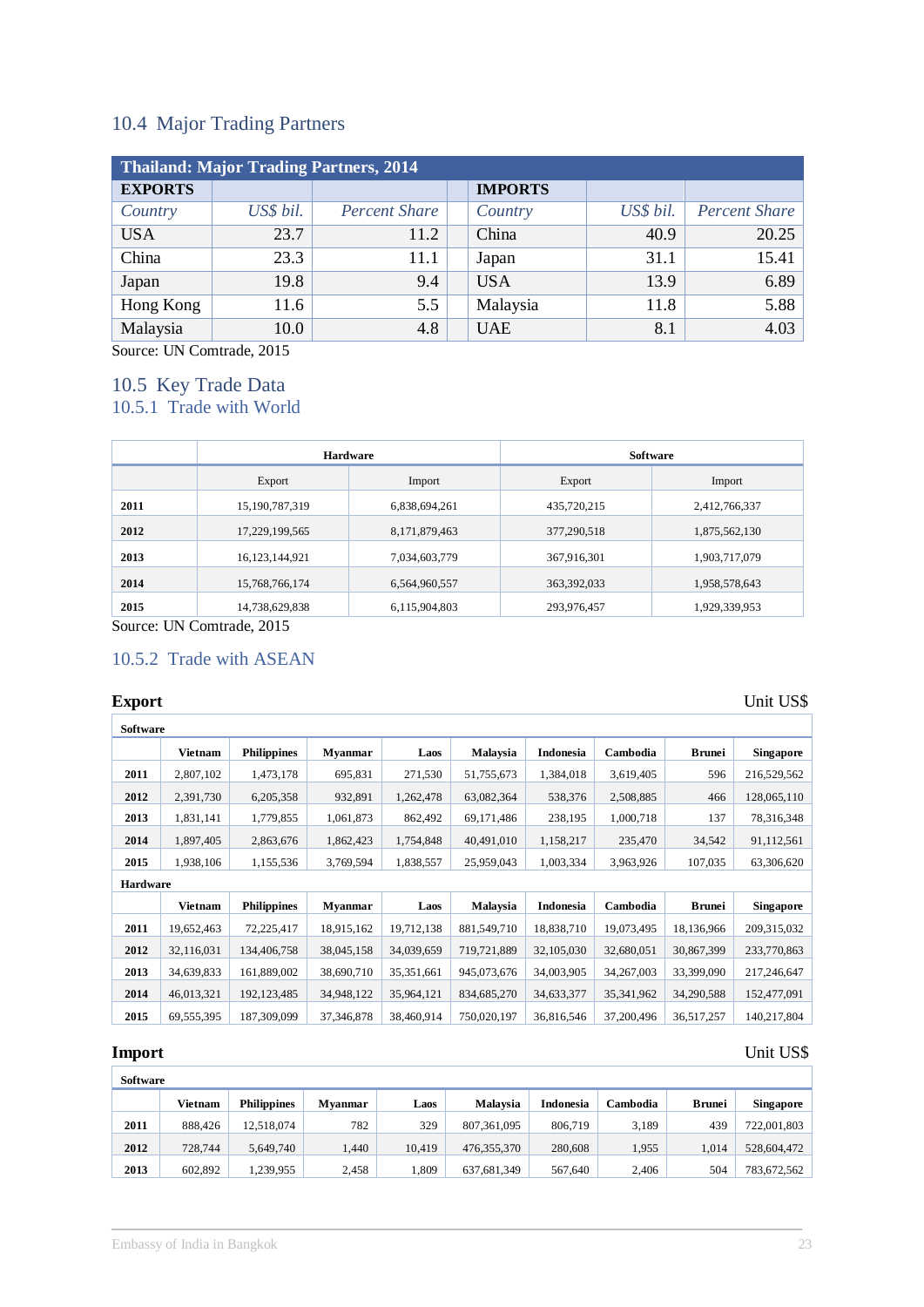| 2014            | 306,044        | 1.737.514          | 2.088          | 1,687     | 727,802,451   | 785,059          | 3,456     | 316           | 840,476,889      |
|-----------------|----------------|--------------------|----------------|-----------|---------------|------------------|-----------|---------------|------------------|
| 2015            | 555.305        | 756.741            | 11,348         | 815       | 579,856,416   | 694,361          | 4,374     | 519           | 861,824,185      |
| <b>Hardware</b> |                |                    |                |           |               |                  |           |               |                  |
|                 | <b>Vietnam</b> | <b>Philippines</b> | <b>Myanmar</b> | Laos      | Malaysia      | <b>Indonesia</b> | Cambodia  | <b>Brunei</b> | <b>Singapore</b> |
| 2011            | 1.067.390      | 81.407.111         | 1,003,705      | 1,003,312 | 949, 375, 298 | 8.970.001        | 1.006.545 | 1.013.053     | 115,612,837      |
|                 |                |                    |                |           | 1,149,915,49  | 34, 144, 73      |           |               |                  |
| 2012            | 6,855,299      | 155,922,981        | 3,155,643      | 3,102,796 | 8             | 4                | 3,110,139 | 3,113,518     | 351,020,700      |
|                 | 44.151.77      |                    |                | 38,774.68 | 1.076.243.23  | 42,378.78        | 38,775.66 | 38,780,88     |                  |
| 2013            | 9              | 238,350,257        | 38,794,781     |           | 4             |                  |           | 4             | 82,038,410       |
|                 | 69,581,27      |                    |                | 63,676,80 | 1,148,685,25  | 64.500.38        | 63,686,49 | 63,697,82     |                  |
| 2014            |                | 280,501,152        | 63,706,959     | 9         |               |                  | 6         | 9             | 97,713,167       |
|                 | 55,499,91      |                    |                | 47,355,80 | 1,073,564,68  | 47,021,60        | 50,335,89 | 46,830,17     |                  |
| 2015            | 5              | 403,056,783        | 46,857,241     |           |               |                  | 8         | 6             | 86,278,450       |

Source: UN Comtrade, 2015

#### <span id="page-23-0"></span>10.5.3 Trade with India

|      | <b>Hardware</b> |           | <b>Software</b> |           |  |
|------|-----------------|-----------|-----------------|-----------|--|
|      | Export          | Import    | Export          | Import    |  |
| 2011 | 193,367,394     | 3,162,221 | 871,409         | 462,495   |  |
| 2012 | 175,784,009     | 1,574,719 | 1,435,780       | 1,116,957 |  |
| 2013 | 154,724,386     | 2,548,619 | 3,062,963       | 389,814   |  |
| 2014 | 183,932,172     | 1,067,565 | 2,766,423       | 143,775   |  |
| 2015 | 161,097,438     | 971,926   | 3,663,448       | 198,773   |  |

Source: UN Comtrade, 2015.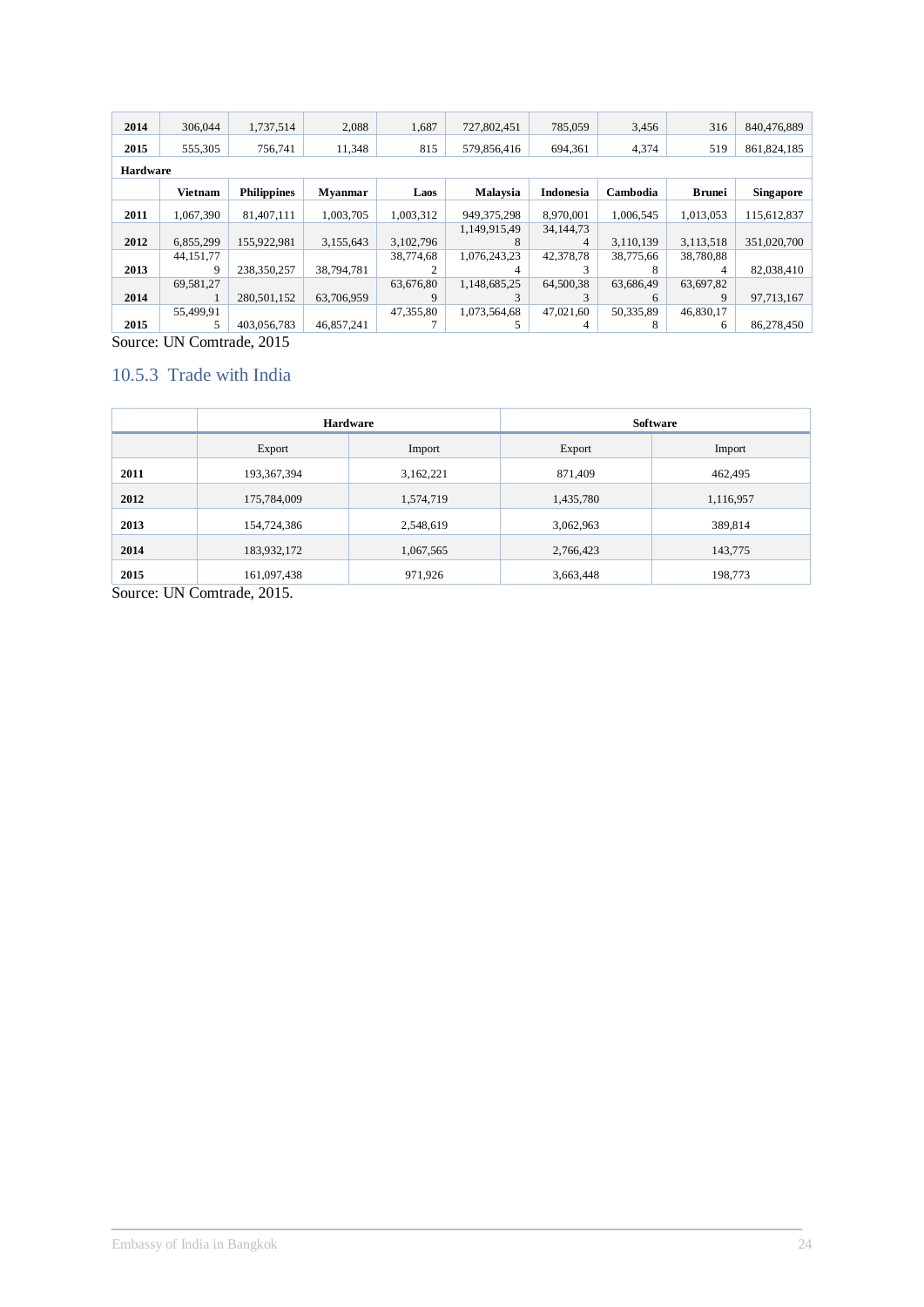## <span id="page-24-0"></span>10.6 Useful Contacts

| Address: Rama VI Ratchathewi Bangkok 10400<br>Address: Chaeng Watthana Government<br>Complex, Building B, Chaeng Watthana Road,<br>$+66(0)$ 2 333 3700<br>Tell.<br>Lak Si District, Bangkok<br>Website: www.most.go.th<br>Tel. +66 (0) 2141 6747<br>Fax. +66 (0) 2141 3809<br>e-mail: pr@mict.go.th<br>Website: http://www.mict.go.th<br>The Thai Chamber of Commerce<br>4. Software Industry Promotion Agency<br>3.<br>Address: The Government,<br>Address: Board of Trade of Thailand<br>Ratthaprasasanabhakti Building, 9th Floor, 120<br>150 Rajbopit Rd, Post Box 2146<br>10200 Bangkok, Thailand<br>Moo 3, Chaengwattana Road, Laksi, Bangkok<br>10210, Thailand.<br>$+66(0)$ 2622 1860<br>Tel.<br>$+66(0)$ 2225 3372<br>Tel. +66 (0) 2141 7101<br>Fax<br>E-mail: tcc@thaiechamber.com<br>Fax. $+66$ (0)-2143-8059<br>Website: www.thaichamber.org/<br>e-Mail: ossc@sipa.or.th<br>Website: www.sipa.or.th<br>6. Software Park Thailand (SW PARK)<br>5. The Customs Department - Thailand<br>Address: 99/31 Moo 4 Software Park Building,<br>$+66(0)$ 2667 7880-4<br>Tel.<br>Chaengwattana Road, Klong Gleua, Pakkred,<br>Fax.<br>$+66(0)$ 2667 7885<br>E-mail: customs_clinic@customs.go.th<br>Nonthaburi 11120, Thailand<br>Website: http://www.customs.go.th/<br>Tel. +66 (0) 2-583-9992<br>Email: ita@swpark.or.th<br>Website: http://www.swpark.or.th<br><b>Thailand Board Of Investment</b><br>8. The Association of Thai ICT Industry<br>7.<br>Address: 128 Phayathai Plaza Building,<br>Address: Head Office: 555 Vibhavadi-Rangsit<br>Phayathai Road, Khwang Thung Phyathai, Khet<br>Rd.,<br>Ratcha Thewi,<br>Chatuchak, Bangkok 10900, Thailand<br>Tel. +66 (0) 2553 8111<br>Bangkok 10400 Thailand<br>Tel: +66 (0) 2 216 5991-2<br>Fax: +66 (0) 2553 8222,<br>E-mail: sumalee@atci.or.th/piw@atci.or.th<br>E-Mail: head@boi.go.th<br>Website: http://www.boi.go.th<br>Website: www.atci.or.th<br><b>Thai Software Export Promotion</b><br>9.<br><b>Association</b><br>Address: 99/30 Software Park Building, 5th<br>Floor Unit 7, Chaengwattana Road, Nonthaburi<br>11120, Thailand.<br>Tel: +66 (0) 8-1921-7979<br>Fax: $+66$ (0) 2-664-6158<br>Email: pirasan.p@tsep.or.th<br>Website: http://tsep.or.th |                                       |                                            |
|----------------------------------------------------------------------------------------------------------------------------------------------------------------------------------------------------------------------------------------------------------------------------------------------------------------------------------------------------------------------------------------------------------------------------------------------------------------------------------------------------------------------------------------------------------------------------------------------------------------------------------------------------------------------------------------------------------------------------------------------------------------------------------------------------------------------------------------------------------------------------------------------------------------------------------------------------------------------------------------------------------------------------------------------------------------------------------------------------------------------------------------------------------------------------------------------------------------------------------------------------------------------------------------------------------------------------------------------------------------------------------------------------------------------------------------------------------------------------------------------------------------------------------------------------------------------------------------------------------------------------------------------------------------------------------------------------------------------------------------------------------------------------------------------------------------------------------------------------------------------------------------------------------------------------------------------------------------------------------------------------------------------------------------------------------------------------------------------------------------------------------------------------------------------------------------------------------------------------|---------------------------------------|--------------------------------------------|
|                                                                                                                                                                                                                                                                                                                                                                                                                                                                                                                                                                                                                                                                                                                                                                                                                                                                                                                                                                                                                                                                                                                                                                                                                                                                                                                                                                                                                                                                                                                                                                                                                                                                                                                                                                                                                                                                                                                                                                                                                                                                                                                                                                                                                            | 1. Ministry of Science and Technology | 2. Ministry of Digital Economy and Society |
|                                                                                                                                                                                                                                                                                                                                                                                                                                                                                                                                                                                                                                                                                                                                                                                                                                                                                                                                                                                                                                                                                                                                                                                                                                                                                                                                                                                                                                                                                                                                                                                                                                                                                                                                                                                                                                                                                                                                                                                                                                                                                                                                                                                                                            |                                       |                                            |
|                                                                                                                                                                                                                                                                                                                                                                                                                                                                                                                                                                                                                                                                                                                                                                                                                                                                                                                                                                                                                                                                                                                                                                                                                                                                                                                                                                                                                                                                                                                                                                                                                                                                                                                                                                                                                                                                                                                                                                                                                                                                                                                                                                                                                            |                                       |                                            |
|                                                                                                                                                                                                                                                                                                                                                                                                                                                                                                                                                                                                                                                                                                                                                                                                                                                                                                                                                                                                                                                                                                                                                                                                                                                                                                                                                                                                                                                                                                                                                                                                                                                                                                                                                                                                                                                                                                                                                                                                                                                                                                                                                                                                                            |                                       |                                            |
|                                                                                                                                                                                                                                                                                                                                                                                                                                                                                                                                                                                                                                                                                                                                                                                                                                                                                                                                                                                                                                                                                                                                                                                                                                                                                                                                                                                                                                                                                                                                                                                                                                                                                                                                                                                                                                                                                                                                                                                                                                                                                                                                                                                                                            |                                       |                                            |
|                                                                                                                                                                                                                                                                                                                                                                                                                                                                                                                                                                                                                                                                                                                                                                                                                                                                                                                                                                                                                                                                                                                                                                                                                                                                                                                                                                                                                                                                                                                                                                                                                                                                                                                                                                                                                                                                                                                                                                                                                                                                                                                                                                                                                            |                                       |                                            |
|                                                                                                                                                                                                                                                                                                                                                                                                                                                                                                                                                                                                                                                                                                                                                                                                                                                                                                                                                                                                                                                                                                                                                                                                                                                                                                                                                                                                                                                                                                                                                                                                                                                                                                                                                                                                                                                                                                                                                                                                                                                                                                                                                                                                                            |                                       |                                            |
|                                                                                                                                                                                                                                                                                                                                                                                                                                                                                                                                                                                                                                                                                                                                                                                                                                                                                                                                                                                                                                                                                                                                                                                                                                                                                                                                                                                                                                                                                                                                                                                                                                                                                                                                                                                                                                                                                                                                                                                                                                                                                                                                                                                                                            |                                       |                                            |
|                                                                                                                                                                                                                                                                                                                                                                                                                                                                                                                                                                                                                                                                                                                                                                                                                                                                                                                                                                                                                                                                                                                                                                                                                                                                                                                                                                                                                                                                                                                                                                                                                                                                                                                                                                                                                                                                                                                                                                                                                                                                                                                                                                                                                            |                                       |                                            |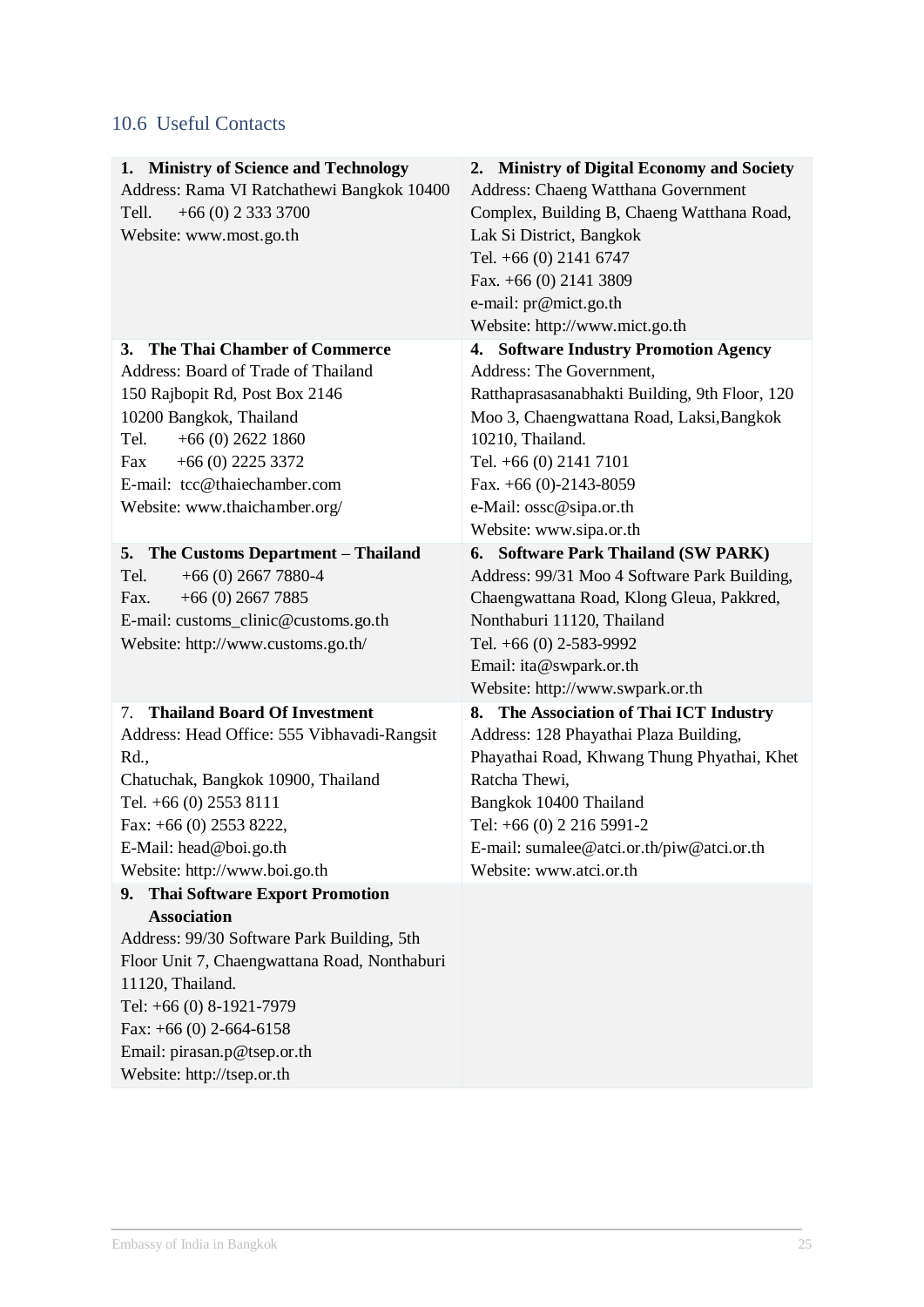| Acer Computer Co Ltd                                 | Thai Manufacturer of Desktop PC's, LCD & CRT<br>Monitor Projector, Pocket PC, LCD TV, Servers &                                                                                                                                                                                                                                                                                                                                                                                                                                                                                                                                                                                            |
|------------------------------------------------------|--------------------------------------------------------------------------------------------------------------------------------------------------------------------------------------------------------------------------------------------------------------------------------------------------------------------------------------------------------------------------------------------------------------------------------------------------------------------------------------------------------------------------------------------------------------------------------------------------------------------------------------------------------------------------------------------|
|                                                      | Storage                                                                                                                                                                                                                                                                                                                                                                                                                                                                                                                                                                                                                                                                                    |
| <b>Business Applications Company</b><br>Limited      | Thai Provider of ERP Software, Corporate Performance<br>Management, CPM solutions                                                                                                                                                                                                                                                                                                                                                                                                                                                                                                                                                                                                          |
| Business Interface Technology Co, Ltd.               | Thailand provider of IT services, system Integration,<br>Networking solutions, Networks, Multi Service WAN,<br>Frame Relay and ATM Solutions, Voice and Data<br>Integrated Solutions, Multiplexer, Multi Service xDSL,<br>Carrier Access Solutions, ISDN Solution                                                                                                                                                                                                                                                                                                                                                                                                                          |
| G.P. Solutions Co, Ltd.                              | Provider of Computer Software, Business Solution<br>Software, Database Information System, Education<br>Software, Internet Information System, Multimedia<br>Software                                                                                                                                                                                                                                                                                                                                                                                                                                                                                                                      |
| I.C. Intracom Manufacturing (Thailand)<br>$Co$ , Ltd | Thailand Personal Computer Manufacturer, IC-Sockets,<br>Mat (Plastic), Adaptors, Electrical Components,<br><b>Computer Hardware</b>                                                                                                                                                                                                                                                                                                                                                                                                                                                                                                                                                        |
| I-Net Solutions Co., Ltd                             | German Company in Thailand involved in the<br>Communications and Computer Business, Computer<br>Messaging-service, Software Development, Computer<br>system Implementation & Maintenance, Software &<br>Hardware Maintenance, Office Communications<br>systems                                                                                                                                                                                                                                                                                                                                                                                                                             |
| NCR (Thailand) Ltd                                   | An International Manufacturer of Paper Rolls, ATM<br>Wraps, Specialty Media Labels, Thermal Transfer<br>Ribbons, InkJet Cartridge Refill Kits, Laser Cartridges,<br>Inking Products, Retail Office Products, NCR (Thailand)<br>Ltd. - Paper Rolls, ATM Wraps, Specialty Media<br>Labels, Thermal Transfer Ribbons, InkJet Cartridge<br>Refill Kits, Laser Cartridges, Inking Products, Retail<br>Office Products, Electronic Shelf Labels, Payment<br>Solution Platform, PCs POS Operator Interfaces, POS<br>Printers & Supplies, POS Scanners, POS Workstations,<br>POS Peripherals, Self-Checkout, Self-Service Hardware,<br>Servers, Teradata Warehouse Systems, Self-Service<br>Kiosks |
| N.E.C. Infrontia Thai Ltd                            | POS Systems, Barcode Readers, Portable Barcode<br>Terminals, Handheld Barcode Readers, Machine Mount<br>Scanners, Telecommunication Equipment, IP telephony<br>systems                                                                                                                                                                                                                                                                                                                                                                                                                                                                                                                     |
| R & D Computer System Co., Ltd                       | A major Thai Software Developer supplying software<br>services and computer hardware products such as,<br>Programming, Software Protection System, Embedded<br>Systems, CAD/CAM/CAE, Thai Driver Hardware<br>Card, Video Capture Card, Data Security Card.                                                                                                                                                                                                                                                                                                                                                                                                                                 |

## <span id="page-25-0"></span>10.7 Featured Thailand IT Products and Services Companies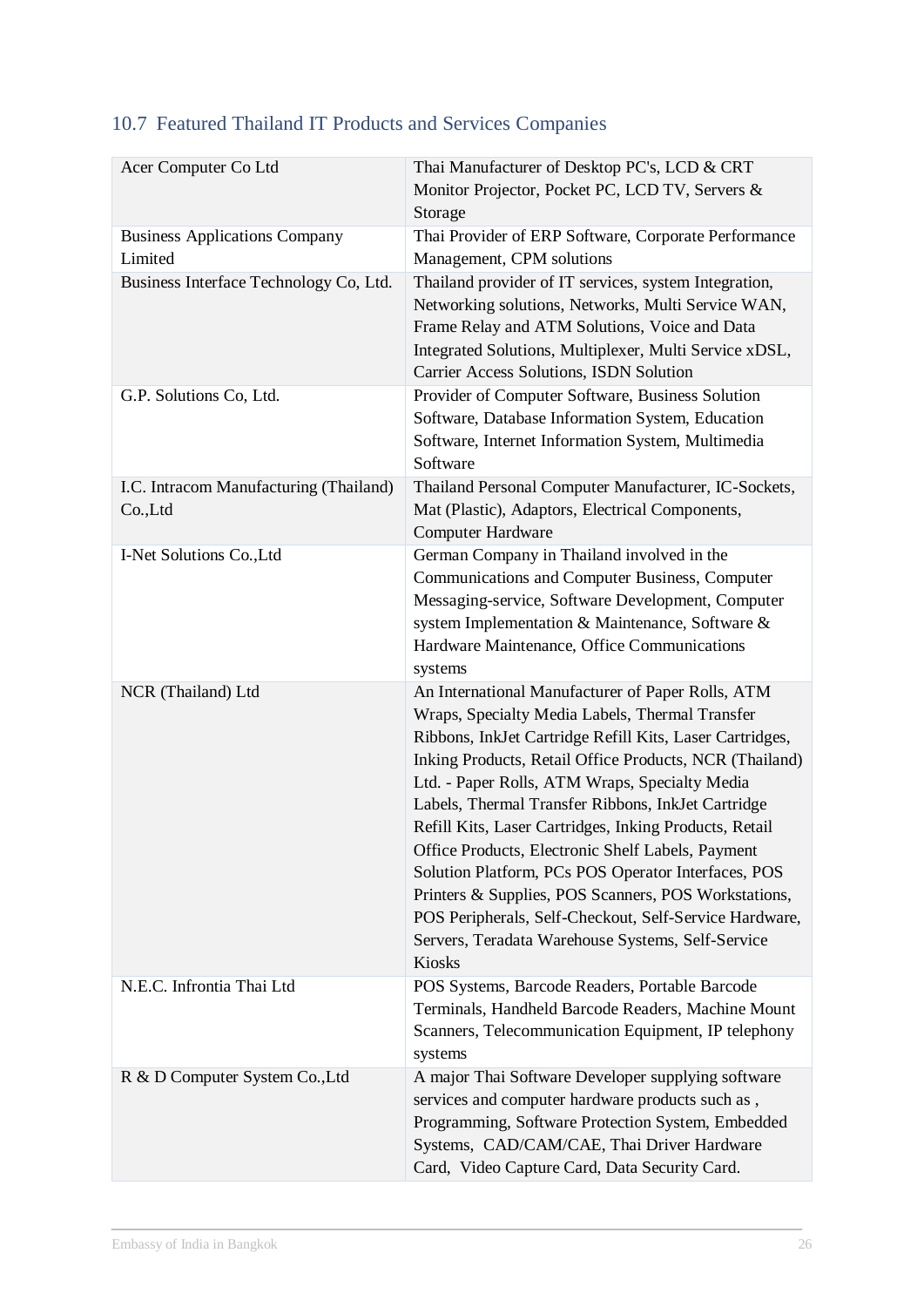| SiS Distribution (Thailand) Public Co.,<br>Ltd. | Thailand's leading IT reseller and distributor,<br>representing more than 70 manufacturers of computer<br>systems, software, peripherals, networking and smart<br>phone products.                                                                                                                                                                                                                                                                                                                                                                                                                                                                                                         |
|-------------------------------------------------|-------------------------------------------------------------------------------------------------------------------------------------------------------------------------------------------------------------------------------------------------------------------------------------------------------------------------------------------------------------------------------------------------------------------------------------------------------------------------------------------------------------------------------------------------------------------------------------------------------------------------------------------------------------------------------------------|
| Cisco Systems (Thailand)                        | A subsidiary of Cisco Systems of San Jose, California,<br>U.S.A., provides internet networking solutions to<br>customers in three markets: large corporate enterprises;<br>service providers (ISP and telecommunications carriers);<br>and small and medium businesses. Solutions cover<br>networking, IT security, Wireless, Optical, IP Telephony<br>and Storage.                                                                                                                                                                                                                                                                                                                       |
| T.C.C. Technology Company Limited               | Thailand's leading data centre service provider under the<br>T.C.C. Group provides commercial managed hosting<br>and data center services to businesses in Thailand. It<br>provides co-location services for the physical hosting of<br>servers, network equipment, and applications; managed<br>services, including managed support, system level<br>administration, tape backup and management,<br>availability monitoring, resource monitoring, managed<br>hosting, SAP basis support and consultation, and hosted<br>Microsoft Exchange solutions; and disaster recovery<br>center services that offer second hosting space for<br>applications and offsite functional working areas. |
| Fujitsu (Thailand) Co., LTD.                    | A Japanese company provides laptops, desktop, PC,<br>telecommunication equipment, and system consulting to<br>the Thai market.                                                                                                                                                                                                                                                                                                                                                                                                                                                                                                                                                            |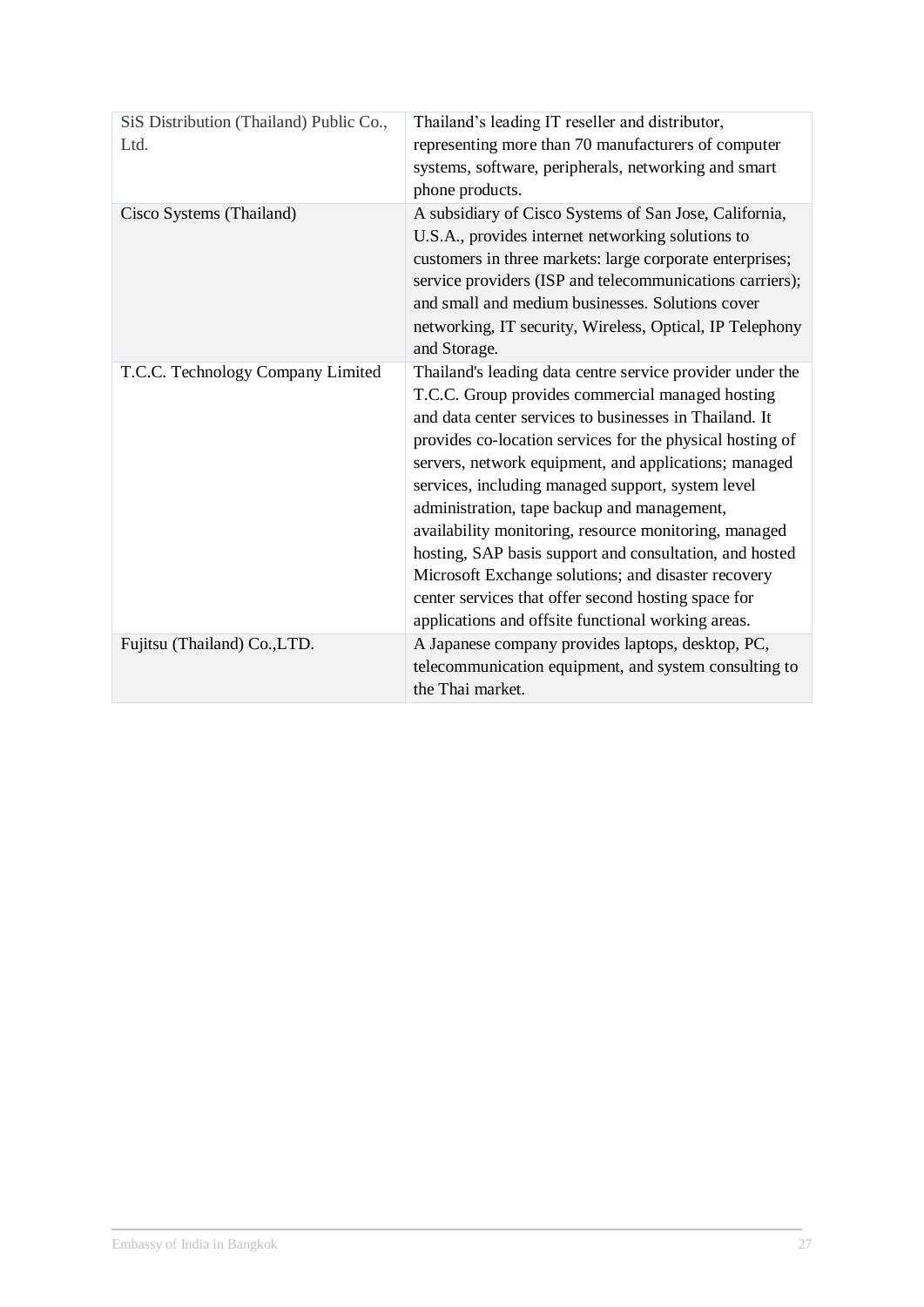## <span id="page-27-0"></span>11 Reference

Asia IoT Business Platform. 2016. IoT Thailand: market to reach US\$ 973.7 M in 2020. Retrieved from: https://www.linkedin.com/pulse/iot-thailand-market-reach-us-9737-m-2020-asia-iot-businessplatform.

Asina Pornwasin. 2015. Software market on the rise as hardware decreases 2.3 per cent. *The Nation* August 11, 2015 Retrieved from: http://www.nationmultimedia.com/news/Startup\_and\_IT/30266421

Board of Investment. 2013. Software Industry. Retrieved from: http://www.boi.go.th/tir/issue/201305\_23\_5/42.htm.

Board of Investment. 2014. Software and Data Centers Firms-Key Players in Stable Growth. Retrieved from: http://www.boi.go.th/tir/issue/201102\_21\_2/42.htm.

Charles Runckel. 2015. Thailand's Software Companies' Success Stories. Retrieved from: http://www.business-in-asia.com/software\_success\_stories.html.

Charles Runckel. 2016. Thailand's Software Companies' Success Stories http://www.business-inasia.com/software\_success\_stories.html.

eGov Innovation Editors. 2013. Thailand's ICT spending to grow 9.8% in 2013. Retrieved from: http://www.enterpriseinnovation.net/article/thailands-ict-spending-grow-9-8-2013.

Ericsson. 2016. Mobility Report Retrieved from: https://www.ericsson.com/res/docs/2016/ericssonmobility-report-2016.pdf.

IHS Global Inc. 2016. Thailand Country Monitor.

Jenny Chan, 2016. http://www.campaignasia.com/article/thailand-consumer-trends-e-commerceunstoppable-as-4g-rollout-goes-rural/405967.

Jirapan Boonnoon. 2014. Thai ICT market looks set to return to solid growth. *The Nation* December 25, 2014. Retrieved from: http://www.nationmultimedia.com/news/Startup\_and\_IT/30250655.

Jirapan Boonnoon. 2015. Software industry to grow 11.1%, TDRI. *The Nation* July 30, 2015. Retrieved from: http://www.nationmultimedia.com/news/business/corporate/30265506

Jon Fernquest. 2016. Rise of mobile phone shopping in Thailand. *Bangkok Post* 7 Jun 2016. Retrieved from: http://www.bangkokpost.com/learning/advanced/1003941/rise-of-mobile-phone-shopping-inthailand.

Oxford Business Group. 2016. Digital infrastructure in Thailand is improving. Retrieved from: https://www.oxfordbusinessgroup.com/overview/going-digital-take-period-resulting-improvedinfrastructure.

Oxford Business Group. 2016. New products, services and technology for telecoms and IT in Thailand. Retrieved from: https://www.oxfordbusinessgroup.com/overview/competition-breaks-outnew-products-services-and-technology-enter-market.

Oxford Business Group. 2016. Rapid expansion for e-commerce in Thailand. Retrieved from: https://www.oxfordbusinessgroup.com/analysis/rise-e-commerce-subsector-quickly-expanding.

Siam Commercial Bank. 2014. Insight Gen Y Thailand. https://www.scbeic.com/en/detail/file/product/276/e1y9el9c4h/Insight\_Eng\_GenY\_2014.pdf